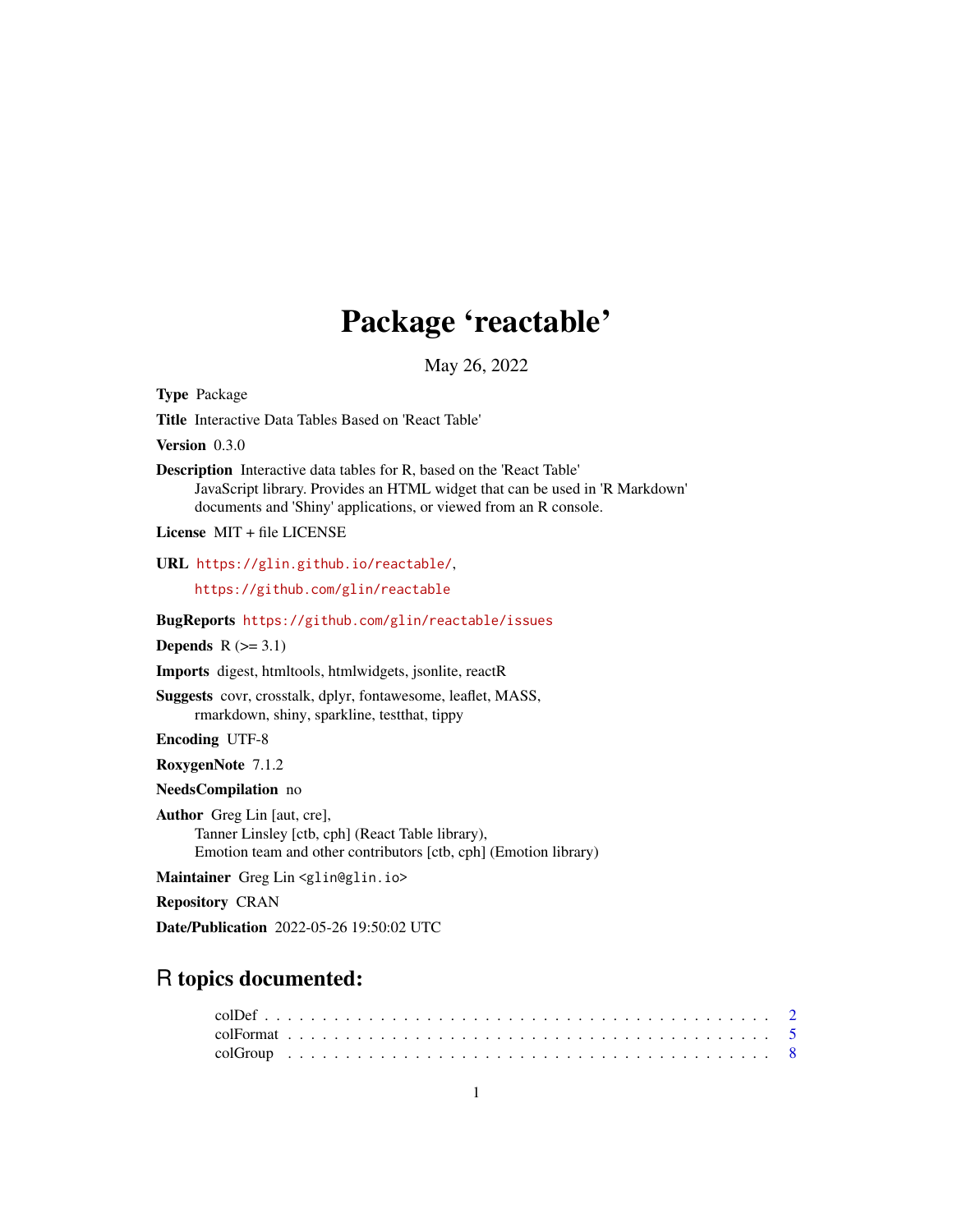#### <span id="page-1-0"></span>2 colDet and  $\alpha$  colDet and  $\alpha$  colDet and  $\alpha$  colDet and  $\alpha$  colDet and  $\alpha$  colDet

| Index |  |
|-------|--|
|       |  |
|       |  |
|       |  |
|       |  |
|       |  |
|       |  |

<span id="page-1-1"></span>colDef *Column definitions*

# Description

Use colDef() to customize the columns in a table.

```
colDef(
  name = NULL,
  aggregate = NULL,
  sortedle = NULL,resizable = NULL,
  filterable = NULL,
  searchable = NULL,
  filterMethod = NULL,
  show = TRUE,
  defaultSortOrder = NULL,
  sortNALast = FALSE,
  format = NULL,cell = NULL,grouped = NULL,aggregated = NULL,
  header = NULL,
  footer = NULL,
  details = NULL,
  filterInput = NULL,
  html = FALSE,
  na = ",
  rowHeader = FALSE,
  minWidth = 100,maxWidth = NULL,width = NULL,
  align = NULL,
  vAlign = NULL,
  headerVAlign = NULL,
  sticky = NULL,
  class = NULL,
```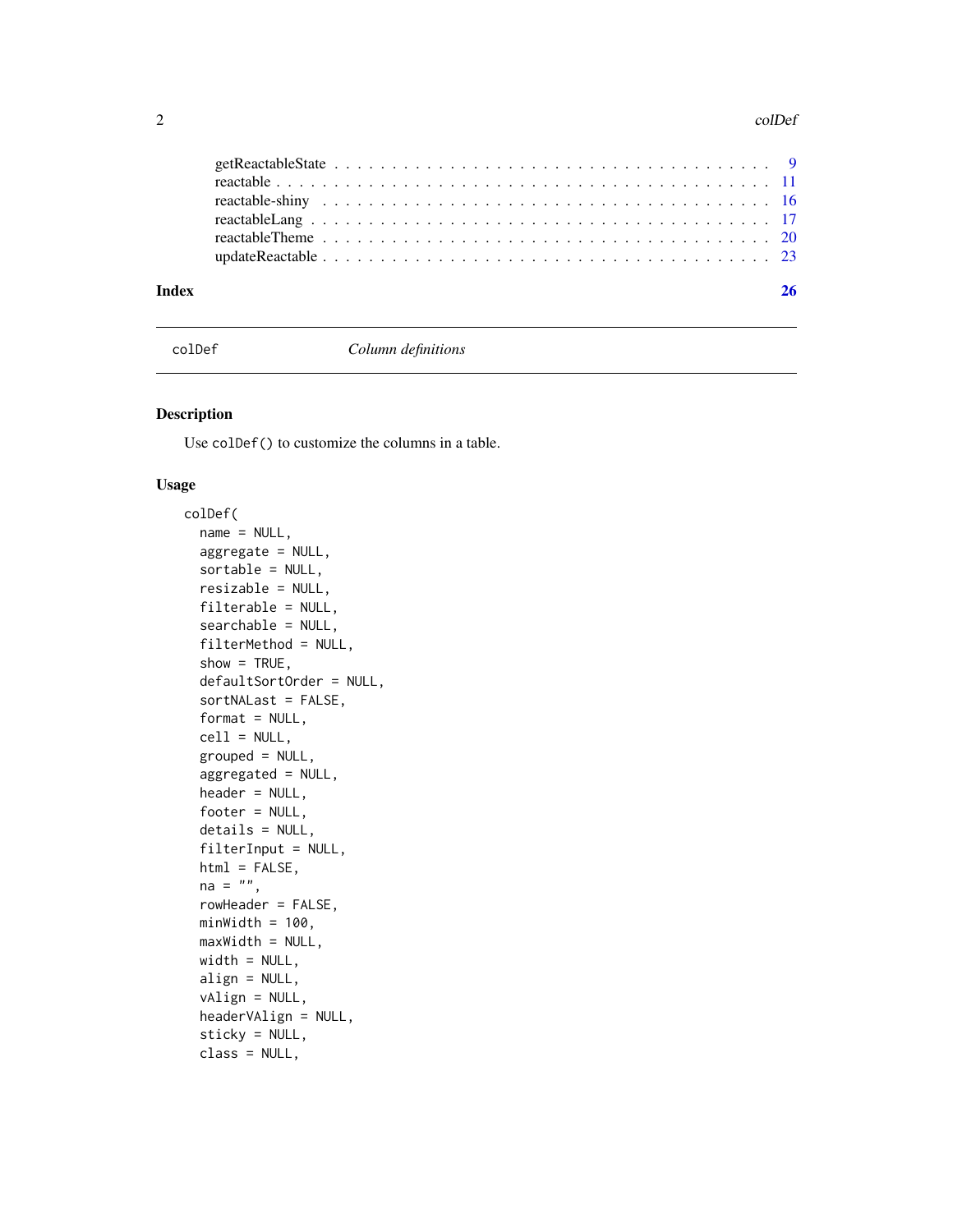#### <span id="page-2-0"></span>colDef 3

```
style = NULL,
 headerClass = NULL,
 headerStyle = NULL,footerClass = NULL,
 footerStyle = NULL
\mathcal{L}
```
# Arguments

| name             | Column header name.                                                                                                                                                                                                                                       |
|------------------|-----------------------------------------------------------------------------------------------------------------------------------------------------------------------------------------------------------------------------------------------------------|
| aggregate        | Aggregate function to use when rows are grouped. The name of a built-in ag-<br>gregate function or a custom JS() aggregate function. Built-in aggregate func-<br>tions are: "mean", "sum", "max", "min", "median", "count", "unique", and<br>"frequency". |
|                  | To enable row grouping, use the groupBy argument in reactable().                                                                                                                                                                                          |
| sortable         | Enable sorting? Overrides the table option.                                                                                                                                                                                                               |
| resizable        | Enable column resizing? Overrides the table option.                                                                                                                                                                                                       |
| filterable       | Enable column filtering? Overrides the table option.                                                                                                                                                                                                      |
| searchable       | Enable or disable global table searching for this column. By default, global<br>searching applies to all visible columns. Set this to FALSE to exclude a visible<br>column from searching, or TRUE to include a hidden column in searching.               |
| filterMethod     | Custom filter method to use for column filtering. A JS() function that takes<br>an array of row objects, the column ID, and the filter value as arguments, and<br>returns the filtered array of row objects.                                              |
| show             | Show the column?                                                                                                                                                                                                                                          |
|                  | If FALSE, this column will be excluded from global table searching by default. To<br>include this hidden column in searching, set searchable to TRUE in colDef().                                                                                         |
| defaultSortOrder |                                                                                                                                                                                                                                                           |
|                  | Default sort order. Either "asc" for ascending order or "desc" for descending<br>order. Overrides the table option.                                                                                                                                       |
| sortNALast       | Always sort missing values (NA or NaN) last?                                                                                                                                                                                                              |
| format           | Column formatting options. A colFormat() object to format all cells, or a<br>named list of colFormat() objects to format standard cells ("cell") and ag-<br>gregated cells ("aggregated") separately.                                                     |
| cell             | Custom cell renderer. An R function that takes the cell value, row index, and<br>column name as arguments, or a $JS()$ function that takes a cell info object and<br>table state object as arguments.                                                     |
| grouped          | Custom grouped cell renderer. A JS() function that takes a cell info object and<br>table state object as arguments.                                                                                                                                       |
| aggregated       | Custom aggregated cell renderer. A JS() function that takes a cell info object<br>and table state object as arguments.                                                                                                                                    |
| header           | Custom header renderer. An R function that takes the header value and column<br>name as arguments, or a JS() function that takes a column object and table state<br>object as arguments.                                                                  |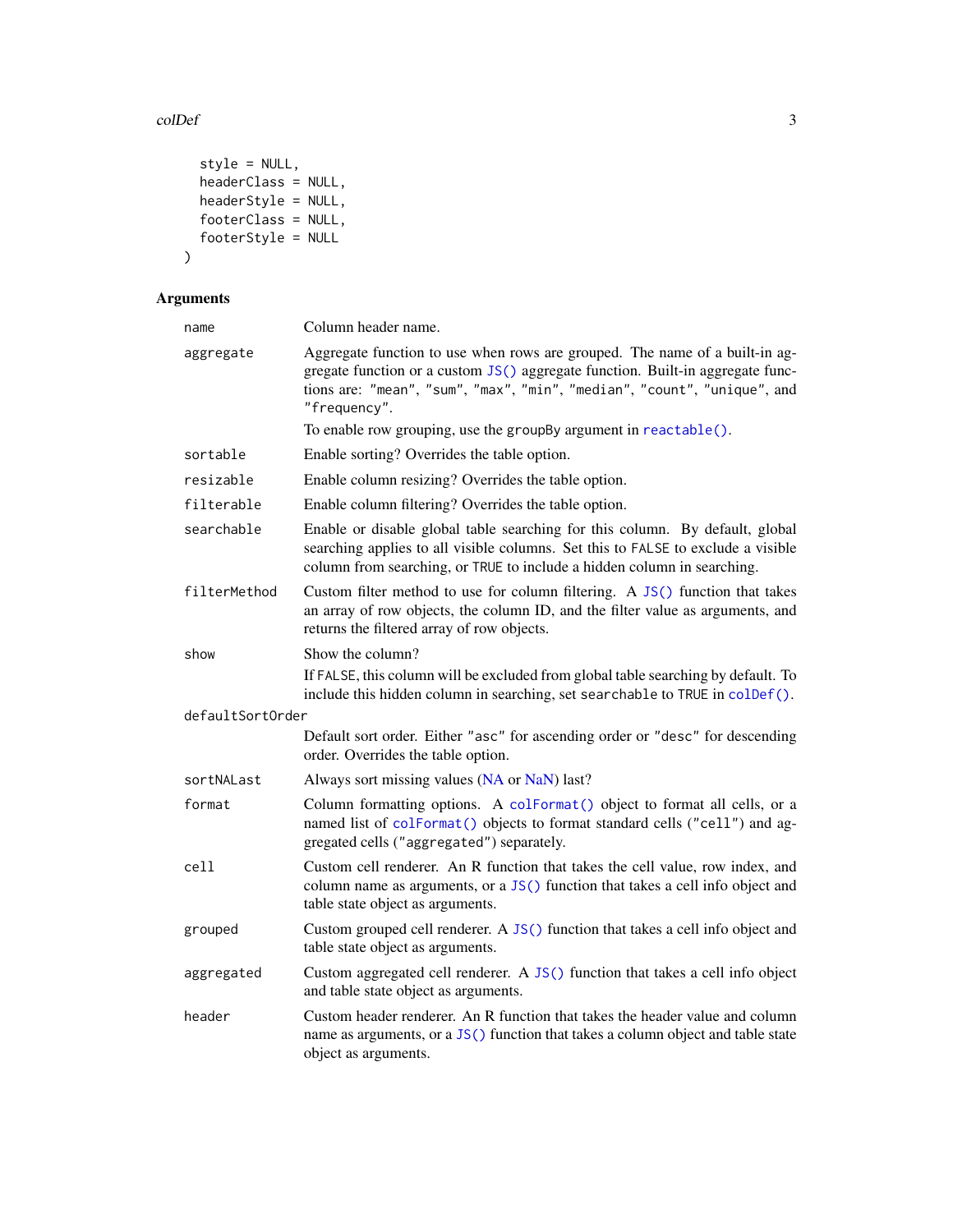<span id="page-3-0"></span>

| footer       | Footer content or render function. Render functions can be an R function that<br>takes the column values and column name as arguments, or a $JS()$ function that<br>takes a column object and table state object as arguments.                                                                                        |
|--------------|-----------------------------------------------------------------------------------------------------------------------------------------------------------------------------------------------------------------------------------------------------------------------------------------------------------------------|
| details      | Additional content to display when expanding a row. An R function that takes<br>the row index and column name as arguments, or a JS() function that takes<br>a row info object and table state object as arguments. Cannot be used on a<br>groupBy column.                                                            |
| filterInput  | Custom filter input or render function. Render functions can be an R function<br>that takes the column values and column name as arguments, or a JS() function<br>that takes a column object and table state object as arguments.                                                                                     |
| html         | Render content as HTML? Raw HTML strings are escaped by default.                                                                                                                                                                                                                                                      |
| na           | String to display for missing values (i.e. NA or NaN). By default, missing values<br>are displayed as blank cells.                                                                                                                                                                                                    |
| rowHeader    | Mark up cells in this column as row headers?                                                                                                                                                                                                                                                                          |
|              | Set this to TRUE to help users navigate the table using assistive technologies.<br>When cells are marked up as row headers, assistive technologies will read them<br>aloud while navigating through cells in the table.                                                                                               |
|              | Cells in the row names column are automatically marked up as row headers.                                                                                                                                                                                                                                             |
| minWidth     | Minimum width of the column in pixels. Defaults to 100.                                                                                                                                                                                                                                                               |
| maxWidth     | Maximum width of the column in pixels.                                                                                                                                                                                                                                                                                |
| width        | Fixed width of the column in pixels. Overrides minWidth and maxWidth.                                                                                                                                                                                                                                                 |
| align        | Horizontal alignment of content in the column. One of "left", "right", "center".<br>By default, all numbers are right-aligned, while all other content is left-aligned.                                                                                                                                               |
| vAlign       | Vertical alignment of content in data cells. One of "top" (the default), "center",<br>"bottom".                                                                                                                                                                                                                       |
| headerVAlign | Vertical alignment of content in header cells. One of "top" (the default), "center",<br>"bottom".                                                                                                                                                                                                                     |
| sticky       | Make the column sticky when scrolling horizontally? Either "left" or "right"<br>to make the column stick to the left or right side.                                                                                                                                                                                   |
|              | If a sticky column is in a column group, all columns in the group will automati-<br>cally be made sticky, including the column group header.                                                                                                                                                                          |
| class        | Additional CSS classes to apply to cells. Can also be an R function that takes<br>the cell value, row index, and column name as arguments, or a JS() function<br>that takes a row info object, column object, and table state object as arguments.<br>Note that R functions cannot apply classes to aggregated cells. |
| style        | Inline styles to apply to cells. A named list or character string. Can also be an R<br>function that takes the cell value and row index as arguments, or a JS() function<br>that takes a row info object, column object, and table state object as arguments.                                                         |
|              | Note that R functions cannot apply styles to aggregated cells. If style is a<br>named list, property names should be camelCased.                                                                                                                                                                                      |
| headerClass  | Additional CSS classes to apply to the header.                                                                                                                                                                                                                                                                        |
| headerStyle  | Inline styles to apply to the header. A named list or character string.                                                                                                                                                                                                                                               |
|              | Note that if header Style is a named list, property names should be camel Cased.                                                                                                                                                                                                                                      |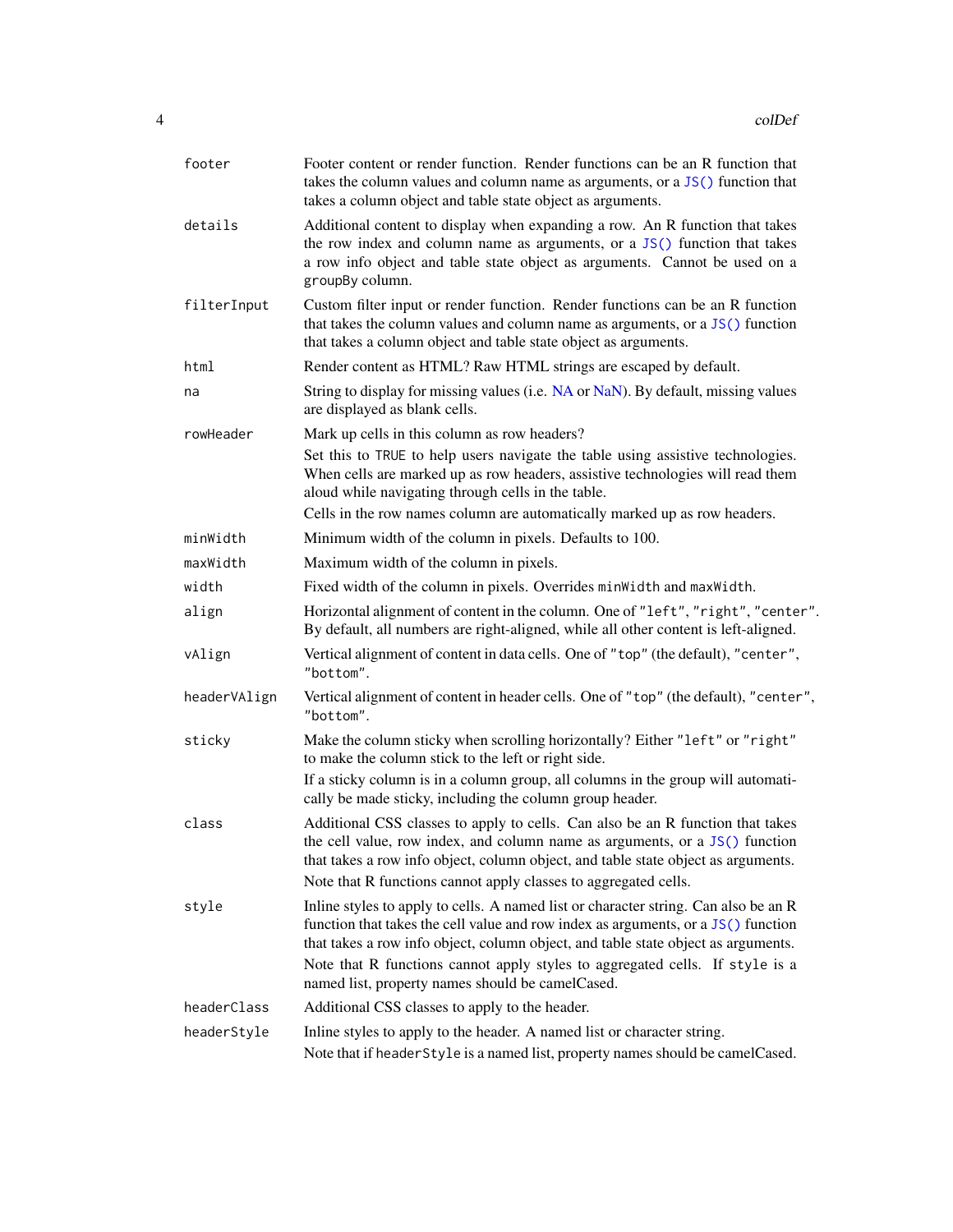#### <span id="page-4-0"></span>colFormat 5

| footerClass | Additional CSS classes to apply to the footer.                                   |
|-------------|----------------------------------------------------------------------------------|
| footerStvle | In the styles to apply to the footer. A named list or character string.          |
|             | Note that if footer Style is a named list, property names should be camel Cased. |

# Value

A column definition object that can be used to customize columns in reactable().

#### Examples

```
reactable(
  iris,
  columns = list(
    Sepal.Length = colDef(name = "Sepal Length"),
    Sepal.Width = colDef(filterable = TRUE),
    Petal.Length = colDef(show = FALSE),
    Petal.Width = colDef(defaultSortOrder = "desc")
  )
\mathcal{L}
```
<span id="page-4-1"></span>

#### colFormat *Column formatting options*

# Description

Use colFormat() to add data formatting to a column.

```
colFormat(
 prefix = NULL,suffix = NULL,digits = NULL,
  separators = FALSE,
 percent = FALSE,
 currency = NULL,
  datetime = FALSE,
 date = FALSE,
  time = FALSE,
 hour12 = NULL,locales = NULL
)
```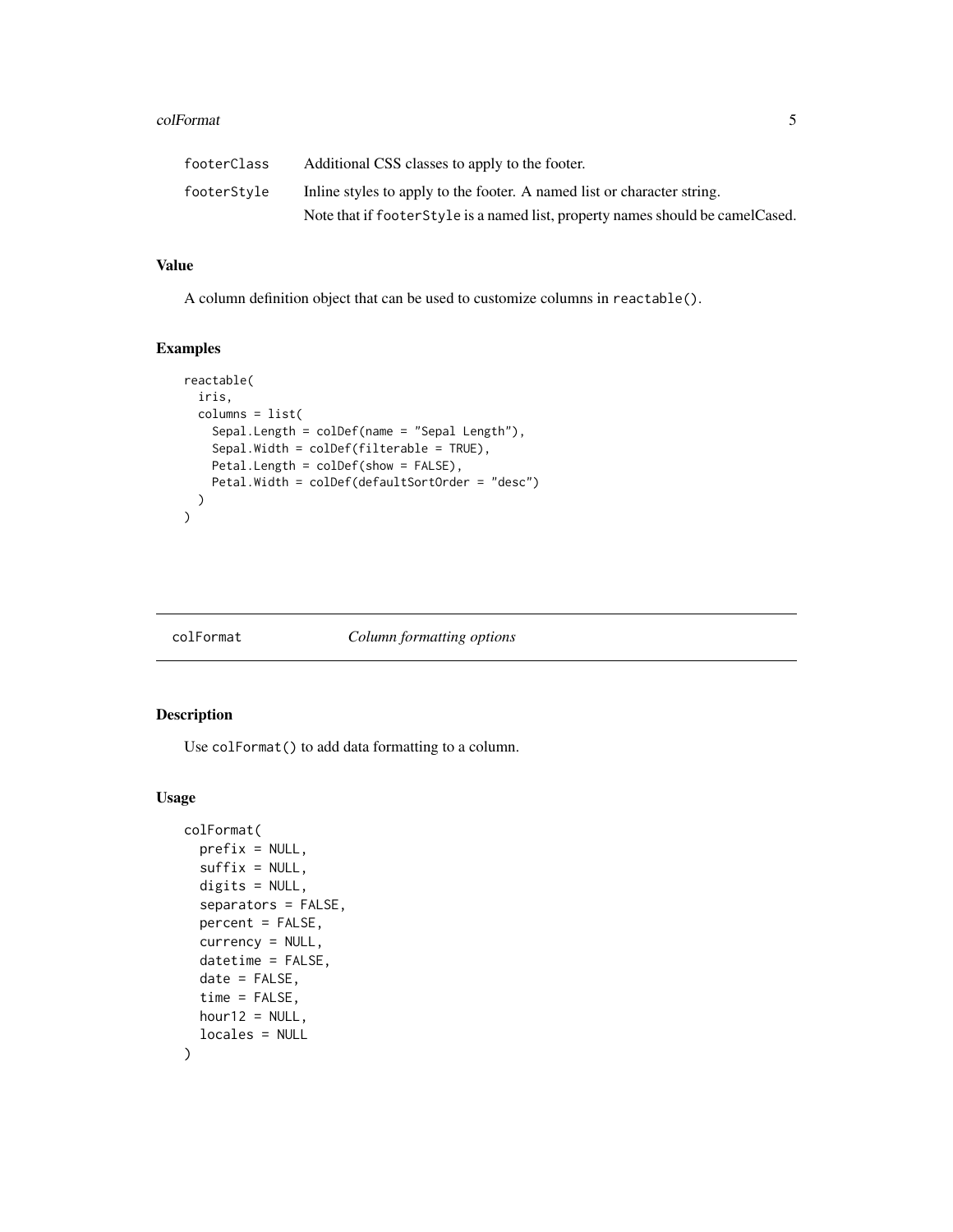### <span id="page-5-0"></span>Arguments

| prefix     | Prefix string.                                                                                                                                                                                                                                                   |
|------------|------------------------------------------------------------------------------------------------------------------------------------------------------------------------------------------------------------------------------------------------------------------|
| suffix     | Suffix string.                                                                                                                                                                                                                                                   |
| digits     | Number of decimal digits to use for numbers.                                                                                                                                                                                                                     |
| separators | Whether to use grouping separators for numbers, such as thousands separators<br>or thousand/lakh/crore separators. The format is locale-dependent.                                                                                                               |
| percent    | Format number as a percentage? The format is locale-dependent.                                                                                                                                                                                                   |
| currency   | Currency format. An ISO 4217 currency code such as "USD" for the US dol-<br>lar, "EUR" for the euro, or "CNY" for the Chinese RMB. The format is locale-<br>dependent.                                                                                           |
| datetime   | Format as a locale-dependent date-time?                                                                                                                                                                                                                          |
| date       | Format as a locale-dependent date?                                                                                                                                                                                                                               |
| time       | Format as a locale-dependent time?                                                                                                                                                                                                                               |
| hour12     | Whether to use 12-hour time (TRUE) or 24-hour time (FALSE). The default time<br>convention is locale-dependent.                                                                                                                                                  |
| locales    | Locales to use for number, date, time, and currency formatting. A character<br>vector of BCP 47 language tags, such as "en-US" for English (United States),<br>"hi" for Hindi, or "sv-SE" for Swedish (Sweden). Defaults to the locale of the<br>user's browser. |
|            | Multiple locales may be specified to provide a fallback language in case a locale<br>is unsupported. When multiple locales are specified, the first supported locale<br>will be used.                                                                            |
|            | See a list of common BCP 47 language tags for reference.                                                                                                                                                                                                         |
|            |                                                                                                                                                                                                                                                                  |

#### Value

A column format object that can be used to customize data formatting in colDef().

### See Also

Custom cell rendering in [colDef\(\)](#page-1-1) to customize data formatting beyond what the built-in formatters provide.

```
data <- data.frame(
  price_USD = c(123456.56, 132, 5650.12),
  price_INR = c(350, 23208.552, 1773156.4),
  number_FR = c(123456.56, 132, 5650.12),
  temp = c(22, NA, 31),percent = c(0.9525556, 0.5, 0.112),
  date = as.Date(c("2019-01-02", "2019-03-15", "2019-09-22"))
\mathcal{L}reactable(data, columns = list(
  price_USD = colDef(format = colFormat(prefix = "$", separators = TRUE, digits = 2)),
```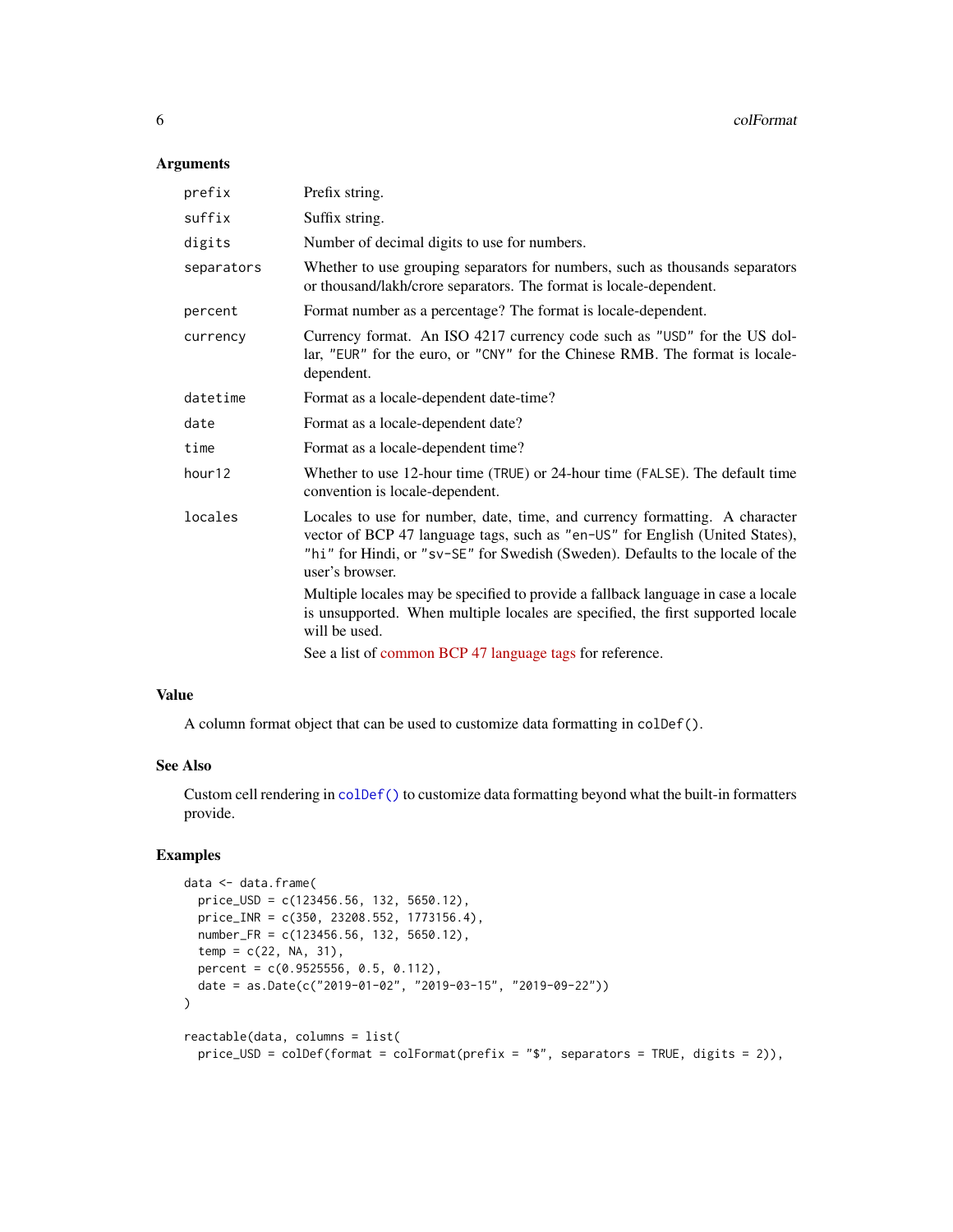```
price_INR = colDef(format = colFormat(currency = "INR", separators = TRUE, locales = "hi-IN")),
  number_FR = colDef(format = colFormat(locales = "fr-FR")),
  temp = colDef(format = colFormat(suffix = " \u00b0C")),
  percent = colDef(fromat = colFormat(percent = TRUE, digits = 1)),date = collect(fromat = colFormat(data = TRUE, locales = "en-GB"))))
# Date formatting
datetimes <- as.POSIXct(c("2019-01-02 3:22:15", "2019-03-15 09:15:55", "2019-09-22 14:20:00"))
data <- data.frame(
  datetime = datetimes,
  date = datetimes,
  time = datetimes,
  time_24h = datetimes,
  datetime_pt_BR = datetimes
\lambdareactable(data, columns = list(
  datetime = colDef(format = colFormat(datetime = TRUE)),
  date = collect(fromat = colFormat(data = TRUE)),time = colDef(format = colFormat(time = TRUE)),time_24h = colDef(format = colFormat(time = TRUE, hour12 = FALSE)),
  datetime_pt_BR = colDef(format = colFormat(datetime = TRUE, locales = "pt-BR"))
))
# Currency formatting
data <- data.frame(
  USD = c(12.12, 2141.213, 0.42, 1.55, 34414),
  EUR = c(10.68, 1884.27, 0.37, 1.36, 30284.32),
  INR = c(861.07, 152122.48, 29.84, 110, 2444942.63),
  JPY = c(1280, 226144, 44.36, 164, 3634634.61),
  MAD = c(115.78, 20453.94, 4.01, 15, 328739.73)
\lambdareactable(data, columns = list(
  USD = colDef(
   format = colFormat(currency = "USD", separators = TRUE, locales = "en-US")
  ),
  EUR = colDef(format = colFormat(currency = "EUR", separators = TRUE, locales = "de-DE")
  ),
  INR = colDef(
   format = colFormat(currency = "INR", separators = TRUE, locales = "hi-IN")
  ),
  JPY = colDef(
   format = colFormat(currency = "JPY", separators = TRUE, locales = "ja-JP")
  ),
  MAD = colDef(
    format = colFormat(currency = "MAD", separators = TRUE, locales = "ar-MA")
  \lambda))
```
# Formatting aggregated cells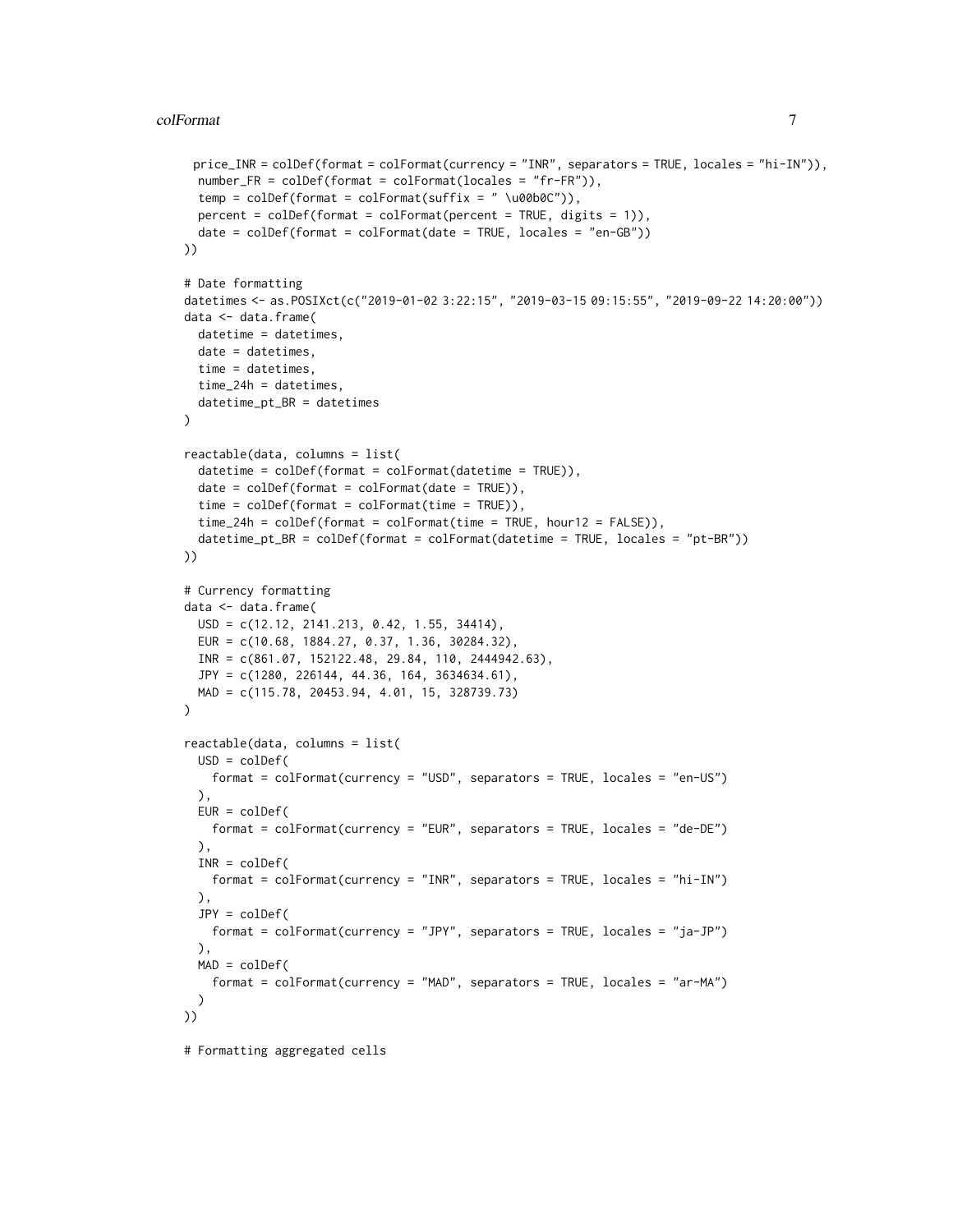```
data <- data.frame(
  States = state.name,
 Region = state.region,
 Area = state.area
\mathcal{L}reactable(
  data,
  groupBy = "Region",
  columns = list(
    States = colDef(
      aggregate = "count",
      format = list(aggregated = colFormat(suffix = " states")
      )
    ),
    Area = colDef(
      aggregate = "sum",
      format = colFormat(suffix = " mi\u00b2", separators = TRUE)
    )
 )
\mathcal{L}
```
<span id="page-7-1"></span>

#### colGroup *Column group definitions*

# Description

Use colGroup() to create column groups in a table.

# Usage

```
colGroup(
  name = NULL,columns = NULL,
  header = NULL,
  html = FALSE,
  align = NULL,
  headerVAlign = NULL,
  sticky = NULL,
  headerClass = NULL,
  headerStyle = NULL
\mathcal{L}
```
# Arguments

| name    | Column group header name.                      |
|---------|------------------------------------------------|
| columns | Character vector of column names in the group. |

<span id="page-7-0"></span>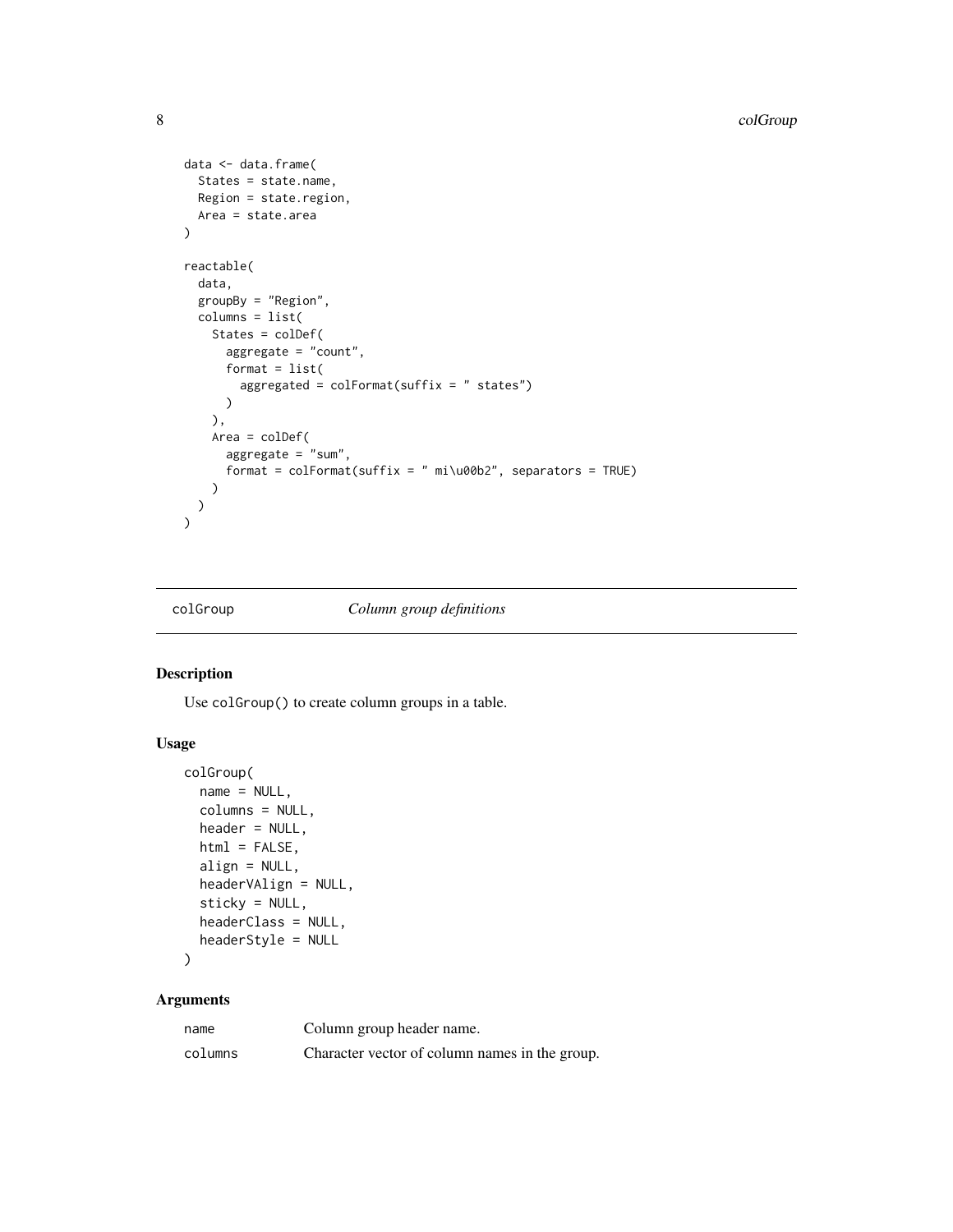<span id="page-8-0"></span>

| header       | Custom header renderer. An R function that takes the header value as an ar-<br>gument, or a JS() function that takes a column object and table state object as<br>arguments. |
|--------------|------------------------------------------------------------------------------------------------------------------------------------------------------------------------------|
| html         | Render header content as HTML? Raw HTML strings are escaped by default.                                                                                                      |
| align        | Horizontal alignment of content in the column group header. One of "left",<br>"right", "center" (the default).                                                               |
| headerVAlign | Vertical alignment of content in the column group header. One of "top" (the<br>default), "center", "bottom".                                                                 |
| sticky       | Make the column group sticky when scrolling horizontally? Either "left" or<br>"right" to make the column group stick to the left or right side.                              |
|              | If a column group is sticky, all columns in the group will automatically be made<br>sticky.                                                                                  |
| headerClass  | Additional CSS classes to apply to the header.                                                                                                                               |
| headerStyle  | In line styles to apply to the header. A named list or character string.<br>Note that if header Style is a named list, property names should be camel Cased.                 |

#### Value

A column group definition object that can be used to create column groups in reactable().

# Examples

```
reactable(
  iris,
  columns = list(
   Sepal.Length = colDef(name = "Length"),
   Sepal.Width = colDef(name = "Width"),
   Petal.Length = colDef(name = "Length"),
   Petal.Width = colDef(name = "Width")
  ),
  columnGroups = list(
    colGroup(name = "Sepal", columns = c("Sepal.Length", "Sepal.Width")),
    colGroup(name = "Petal", columns = c("Petal.Length", "Petal.Width"))
  )
)
```
<span id="page-8-1"></span>getReactableState *Get the state of a reactable instance*

# Description

getReactableState() gets the state of a reactable instance within a Shiny application.

```
getReactableState(outputId, name = NULL, session = NULL)
```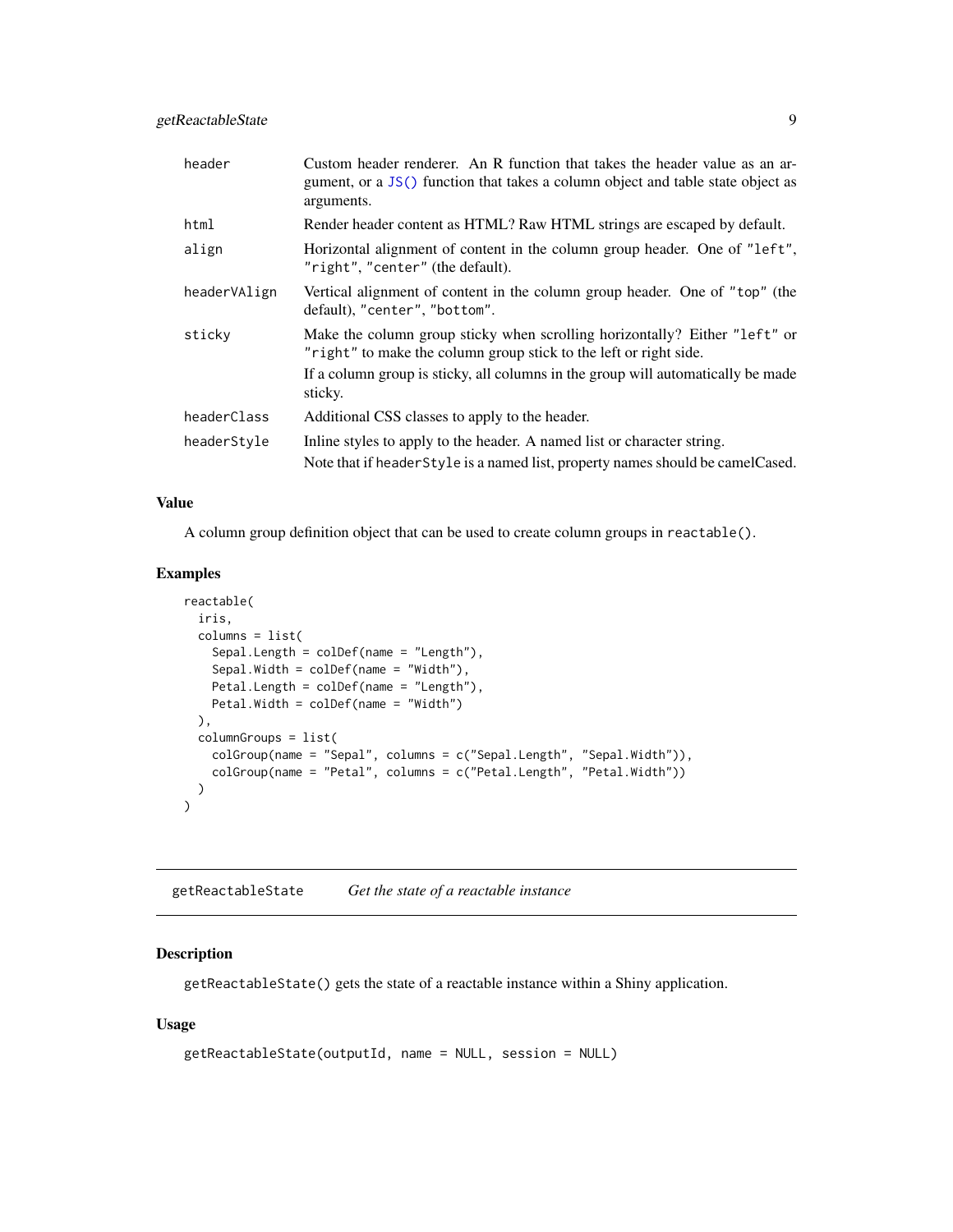#### **Arguments**

| outputId | The Shiny output ID of the reactable instance.                                                                                                   |
|----------|--------------------------------------------------------------------------------------------------------------------------------------------------|
| name     | Name of a state value to get. One of "page", "pageSize", "pages", or "selected".<br>If unspecified, all values will be returned in a named list. |
| session  | The Shiny session object. Defaults to the current Shiny session.                                                                                 |

# Value

If name is specified, one of the following values:

- page: the current page
- pageSize: the page size
- pages: the number of pages
- selected: the selected rows a numeric vector of row indices, or NULL if no rows are selected

If name is unspecified, getReactableState() returns a named list containing all values.

If the table has not been rendered yet, getReactableState() returns NULL.

```
# Run in an interactive R session
if (interactive()) {
library(shiny)
library(reactable)
ui <- fluidPage(
  actionButton("prev_page_btn", "Previous page"),
  actionButton("next_page_btn", "Next page"),
  reactableOutput("table"),
  verbatimTextOutput("table_state")
)
server <- function(input, output) {
  output$table <- renderReactable({
   reactable(
     iris,
      showPageSizeOptions = TRUE,
      selection = "multiple"
   \lambda})
  output$table_state <- renderPrint({
   state <- req(getReactableState("table"))
    print(state)
  })
  observeEvent(input$prev_page_btn, {
    # Change to the previous page
   page <- getReactableState("table", "page")
```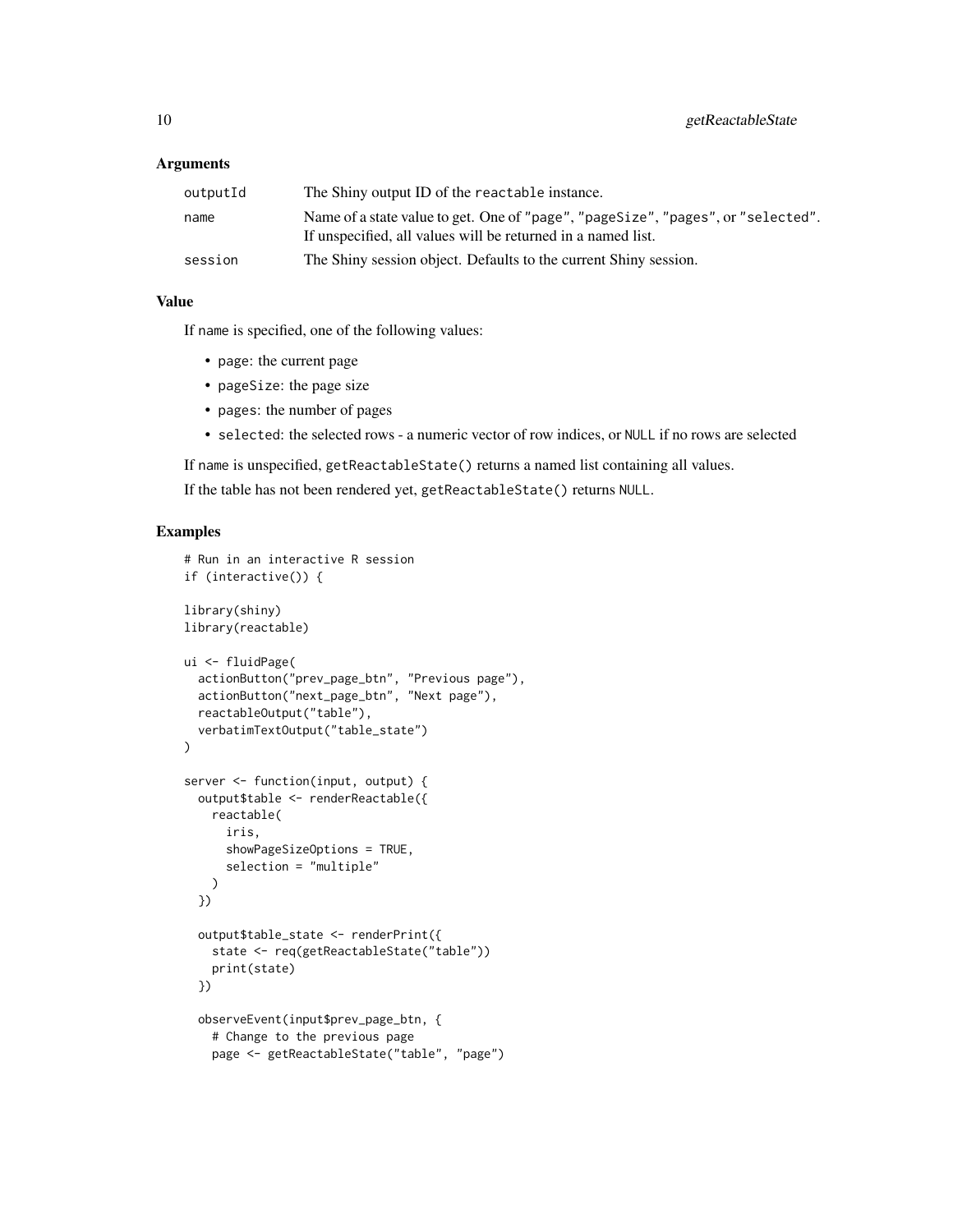#### <span id="page-10-0"></span>reactable the contract of the contract of the contract of the contract of the contract of the contract of the contract of the contract of the contract of the contract of the contract of the contract of the contract of the

```
if (page > 1) {
     updateReactable("table", page = page - 1)
   }
 })
 observeEvent(input$next_page_btn, {
   # Change to the next page
    state <- getReactableState("table")
   if (state$page < state$pages) {
     updateReactable("table", page = state$page + 1)
    }
 })
}
shinyApp(ui, server)
}
```
<span id="page-10-1"></span>reactable *Create an interactive data table*

#### Description

reactable() creates a data table from tabular data with sorting and pagination by default. The data table is an HTML widget that can be used in R Markdown documents and Shiny applications, or viewed from an R console.

```
reactable(
  data,
  columns = NULL,
  columnGroups = NULL,
  rownames = NULL,groupBy = NULL,sortable = TRUE,
  resizable = FALSE,
  filterable = FALSE,
  searchable = FALSE,
  searchMethod = NULL,
  defaultColDef = NULL,
  defaultColGroup = NULL,
  defaultSortOrder = "asc",
  defaultSorted = NULL,
  pagination = TRUE,
  defaultPageSize = 10,
  showPageSizeOptions = FALSE,
  pageSizeOptions = c(10, 25, 50, 100),
```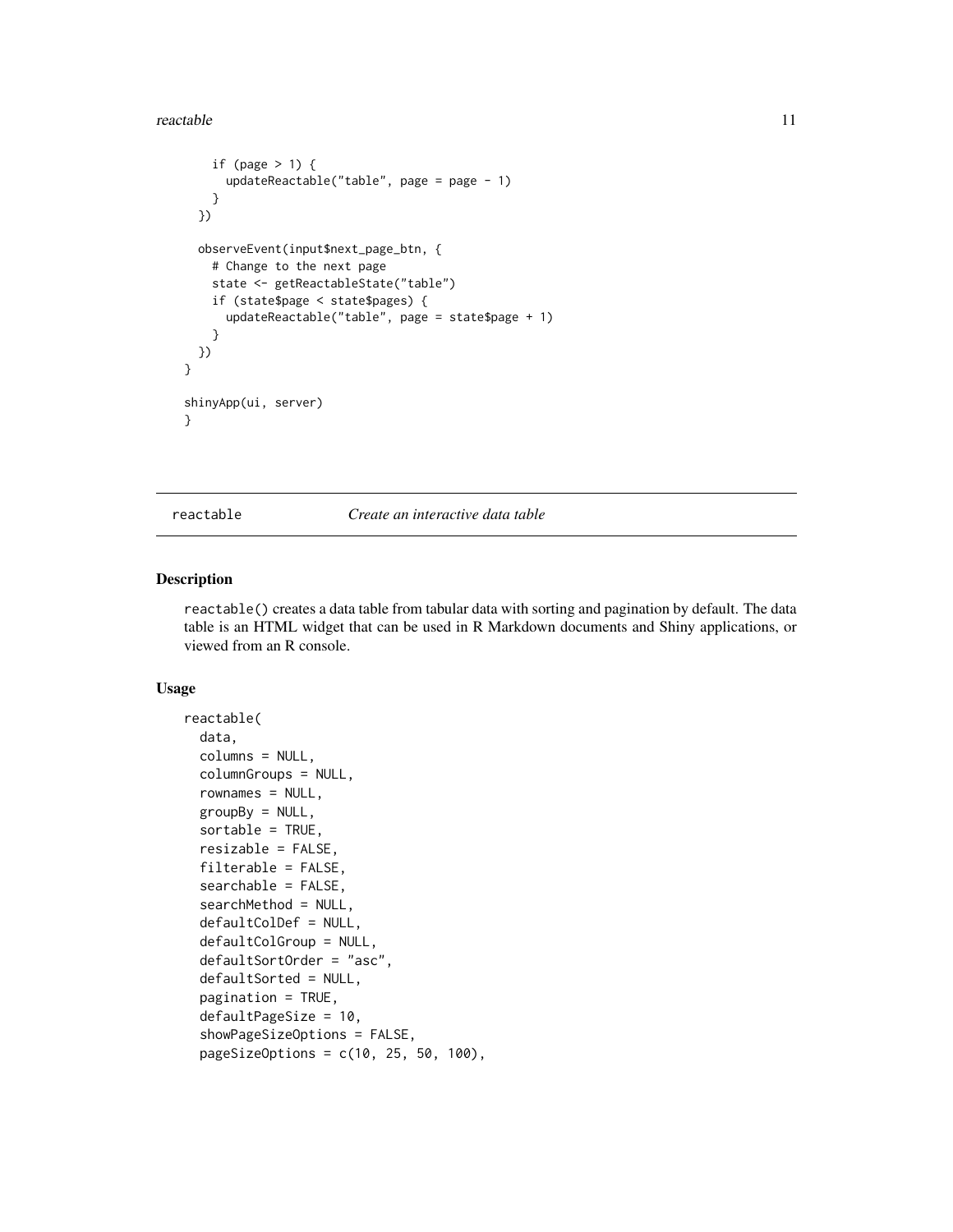<span id="page-11-0"></span>12 reactable control of the state of the state of the state of the state of the state of the state of the state of the state of the state of the state of the state of the state of the state of the state of the state of the

```
paginationType = "numbers",
showPagination = NULL,
showPageInfo = TRUE,
minRows = 1,
paginateSubRows = FALSE,
details = NULL,
defaultExpanded = FALSE,
selection = NULL,
selectionId = NULL,
defaultSelected = NULL,
onClick = NULL,
highlight = FALSE,
outlined = FALSE,
bordered = FALSE,
borderless = FALSE,
striped = FALSE,
compact = FALSE,
wrap = TRUE,showSortIcon = TRUE,
showSortable = FALSE,
class = NULL,
style = NULL,
rowClass = NULL,
rowStyle = NULL,
fullWidth = TRUE,
width = "auto",height = "auto",theme = getOption("reactable.theme"),
language = getOption("reactable.language"),
elementId = NULL
```
# $\mathcal{L}$

# Arguments

| data         | A data frame or matrix.                                                                                 |
|--------------|---------------------------------------------------------------------------------------------------------|
|              | Can also be a crosstalk:: SharedData object that wraps a data frame.                                    |
| columns      | Named list of column definitions. See colder ().                                                        |
| columnGroups | List of column group definitions. See coloroup().                                                       |
| rownames     | Show row names? Defaults to TRUE if the data has row names.                                             |
|              | To customize the row names column, use ". rownames" as the column name.                                 |
|              | Cells in the row names column are automatically marked up as row headers for<br>assistive technologies. |
| groupBy      | Character vector of column names to group by.                                                           |
|              | To aggregate data when rows are grouped, use the aggregate argument in<br>$\text{colDef}($ ).           |
| sortable     | Enable sorting? Defaults to TRUE.                                                                       |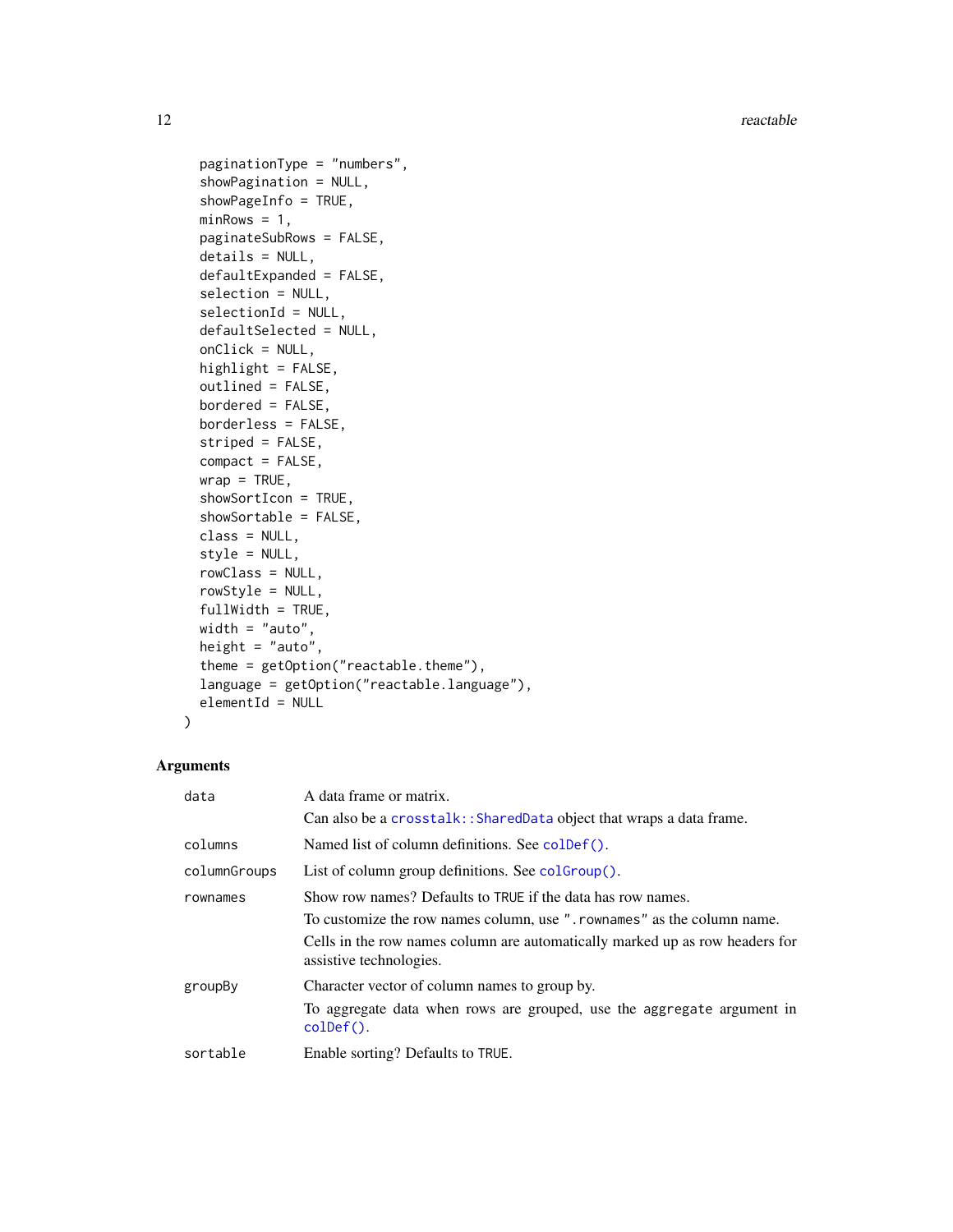#### <span id="page-12-0"></span>reactable the contract of the contract of the contract of the contract of the contract of the contract of the contract of the contract of the contract of the contract of the contract of the contract of the contract of the

| resizable                     | Enable column resizing?                                                                                                                                                                                                                                                      |
|-------------------------------|------------------------------------------------------------------------------------------------------------------------------------------------------------------------------------------------------------------------------------------------------------------------------|
| filterable                    | Enable column filtering?                                                                                                                                                                                                                                                     |
| searchable                    | Enable global table searching?                                                                                                                                                                                                                                               |
| searchMethod                  | Custom search method to use for global table searching. A JS() function that<br>takes an array of row objects, an array of column IDs, and the search value as<br>arguments, and returns the filtered array of row objects.                                                  |
| defaultColDef                 | Default column definition used by every column. See colDef().                                                                                                                                                                                                                |
| defaultColGroup               |                                                                                                                                                                                                                                                                              |
|                               | Default column group definition used by every column group. See colGroup().                                                                                                                                                                                                  |
| defaultSortOrder              | Default sort order. Either "asc" for ascending order or "desc" for descending<br>order. Defaults to "asc".                                                                                                                                                                   |
| defaultSorted                 | Character vector of column names to sort by default. Or to customize sort order,<br>a named list with values of "asc" or "desc".                                                                                                                                             |
| pagination<br>defaultPageSize | Enable pagination? Defaults to TRUE.                                                                                                                                                                                                                                         |
|                               | Default page size for the table. Defaults to 10.                                                                                                                                                                                                                             |
| showPageSizeOptions           |                                                                                                                                                                                                                                                                              |
|                               | Show page size options?                                                                                                                                                                                                                                                      |
| pageSizeOptions               |                                                                                                                                                                                                                                                                              |
|                               | Page size options for the table. Defaults to 10, 25, 50, 100.                                                                                                                                                                                                                |
| paginationType                | Pagination control to use. Either "numbers" for page number buttons (the de-<br>fault), "jump" for a page jump, or "simple" to show 'Previous' and 'Next'<br>buttons only.                                                                                                   |
| showPagination                | Show pagination? Defaults to TRUE if the table has more than one page.                                                                                                                                                                                                       |
| showPageInfo                  | Show page info? Defaults to TRUE.                                                                                                                                                                                                                                            |
| minRows                       | Minimum number of rows to show per page. Defaults to 1.                                                                                                                                                                                                                      |
| paginateSubRows               |                                                                                                                                                                                                                                                                              |
|                               | When rows are grouped, paginate sub rows? Defaults to FALSE.                                                                                                                                                                                                                 |
| details                       | Additional content to display when expanding a row. An R function that takes<br>the row index and column name as arguments, or a JS() function that takes a<br>row info object as an argument. Can also be a colDef () to customize the details<br>expander column.          |
| defaultExpanded               |                                                                                                                                                                                                                                                                              |
|                               | Expand all rows by default?                                                                                                                                                                                                                                                  |
| selection                     | Enable row selection? Either "multiple" or "single" for multiple or single<br>row selection.                                                                                                                                                                                 |
|                               | To get the selected rows in Shiny, use getReactableState().                                                                                                                                                                                                                  |
|                               | To customize the selection column, use ". selection" as the column name.                                                                                                                                                                                                     |
| selectionId                   | Shiny input ID for the selected rows. The selected rows are given as a numeric<br>vector of row indices, or NULL if no rows are selected. NOTE: selectionId<br>will be deprecated in a future release. Use getReactableState() to get the<br>selected rows in Shiny instead. |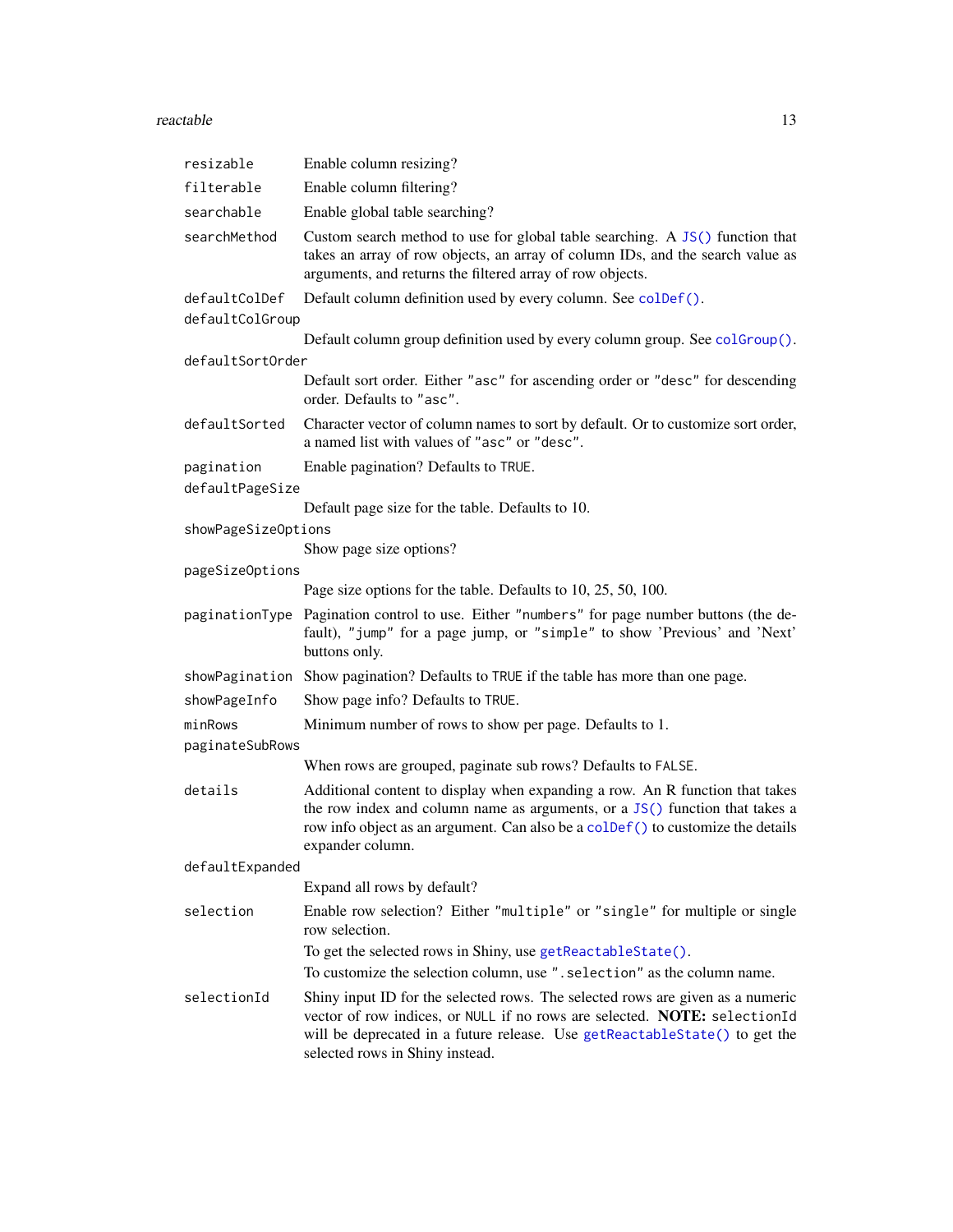<span id="page-13-0"></span>

| defaultSelected |                                                                                                                                                                                                                |
|-----------------|----------------------------------------------------------------------------------------------------------------------------------------------------------------------------------------------------------------|
|                 | A numeric vector of default selected row indices.                                                                                                                                                              |
| onClick         | Action to take when clicking a cell. Either "expand" to expand the row, "select"<br>to select the row, or a JS() function that takes a row info object, column object,<br>and table state object as arguments. |
| highlight       | Highlight table rows on hover?                                                                                                                                                                                 |
| outlined        | Add borders around the table?                                                                                                                                                                                  |
| bordered        | Add borders around the table and every cell?                                                                                                                                                                   |
| borderless      | Remove inner borders from table?                                                                                                                                                                               |
| striped         | Add zebra-striping to table rows?                                                                                                                                                                              |
| compact         | Make tables more compact?                                                                                                                                                                                      |
| wrap            | Enable text wrapping? If TRUE (the default), long text will be wrapped to multi-<br>ple lines. If FALSE, text will be truncated to fit on one line.                                                            |
| showSortIcon    | Show a sort icon when sorting columns?                                                                                                                                                                         |
| showSortable    | Show an indicator on sortable columns?                                                                                                                                                                         |
| class           | Additional CSS classes to apply to the table.                                                                                                                                                                  |
| style           | Inline styles to apply to the table. A named list or character string.                                                                                                                                         |
|                 | Note that if style is a named list, property names should be camelCased.                                                                                                                                       |
| rowClass        | Additional CSS classes to apply to table rows. A character string, a JS() func-<br>tion that takes a row info object and table state object as arguments, or an R<br>function that takes a row index argument. |
| rowStyle        | Inline styles to apply to table rows. A named list, character string, JS() function<br>that takes a row info object and table state object as arguments, or an R function<br>that takes a row index argument.  |
|                 | Note that if rowStyle is a named list, property names should be camelCased.<br>If rowStyle is a JS() function, it should return a JavaScript object with camel-<br>Cased property names.                       |
| fullWidth       | Stretch the table to fill the full width of its container? Defaults to TRUE.                                                                                                                                   |
| width           | Width of the table in pixels. Defaults to "auto" for automatic sizing.<br>To set the width of a column, see colDef().                                                                                          |
| height          | Height of the table in pixels. Defaults to "auto" for automatic sizing.                                                                                                                                        |
| theme           | Theme options for the table, specified by reactableTheme(). Defaults to the<br>global reactable. theme option. Can also be a function that returns a reactableTheme()<br>or NULL.                              |
| language        | Language options for the table, specified by reactableLang(). Defaults to the<br>global reactable. language option.                                                                                            |
| elementId       | Element ID for the widget.                                                                                                                                                                                     |

# Value

A reactable HTML widget that can be used in R Markdown documents and Shiny applications, or viewed from an R console.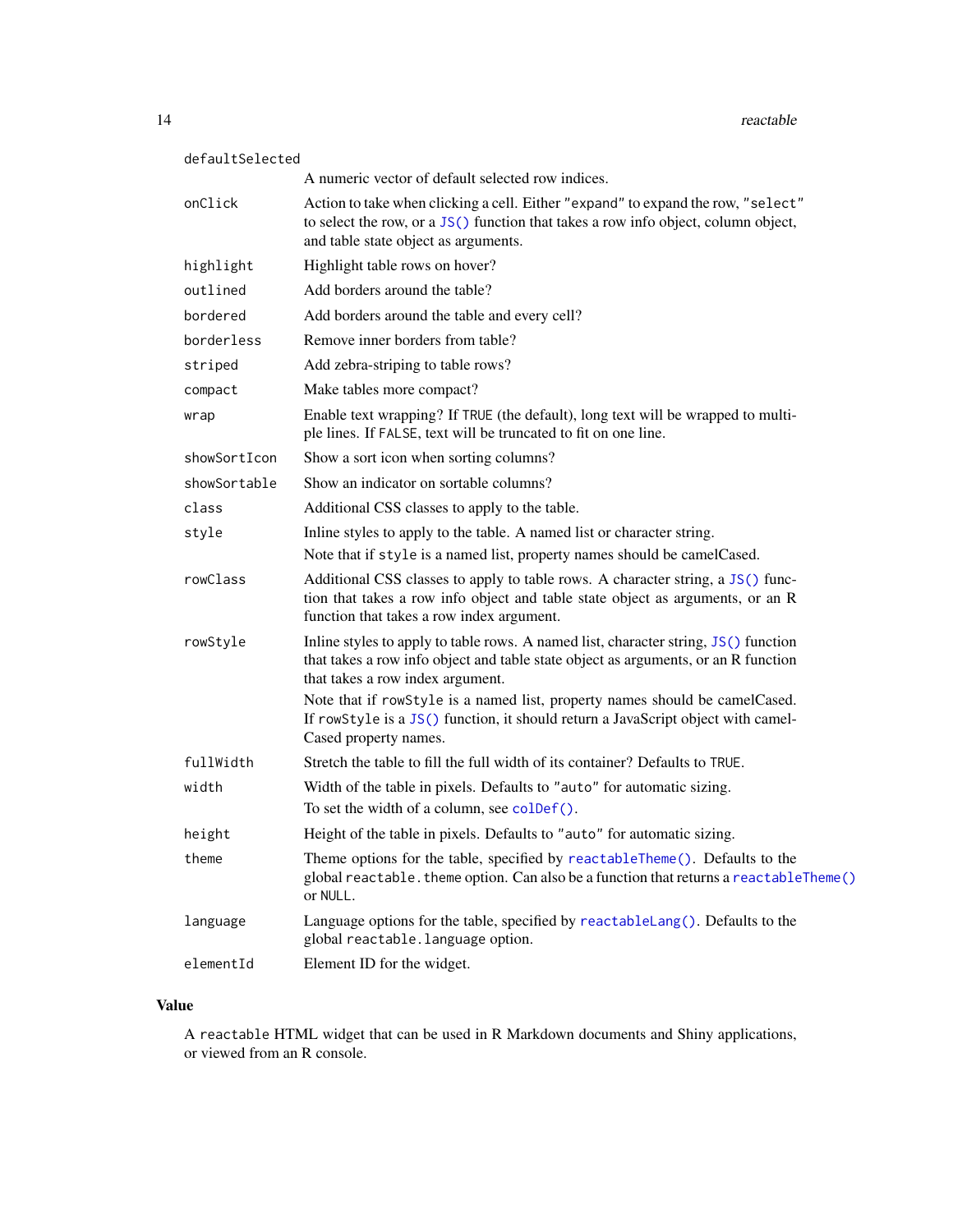#### <span id="page-14-0"></span>reactable the contract of the contract of the contract of the contract of the contract of the contract of the contract of the contract of the contract of the contract of the contract of the contract of the contract of the

# Note

See the [online documentation](https://glin.github.io/reactable/) for additional details and examples.

#### See Also

- [renderReactable\(\)](#page-15-1) and [reactableOutput\(\)](#page-15-1) for using reactable in Shiny applications or interactive R Markdown documents.
- [colDef\(\)](#page-1-1), [colFormat\(\)](#page-4-1), and [colGroup\(\)](#page-7-1) to customize columns.
- [reactableTheme\(\)](#page-19-1) and [reactableLang\(\)](#page-16-1) to customize the table.

```
# Basic usage
reactable(iris)
# Grouping and aggregation
reactable(
 iris,
 groupBy = "Species",
 columns = list(
   Sepal.Length = colDef(aggregate = "count"),
   Sepal.Width = colDef(aggregate = "mean"),
   Petal.Length = colDef(aggregate = "sum"),
   Petal.Width = colDef(aggregate = "max")
 )
)
# Row details
reactable(iris, details = function(index) {
 htmltools::div(
    "Details for row: ", index,
   htmltools::tags$pre(paste(capture.output(iris[index, ]), collapse = "\n"))
 \lambda})
# Conditional styling
reactable(sleep, columns = list(
 extra = colDef(style = function(value) {
   if (value > 0) {
      color <- "green"
   } else if (value < 0) {
     color <- "red"
   } else {
     color <- "#777"
    }
   list(color = color, fontWeight = "bold")
 })
))
```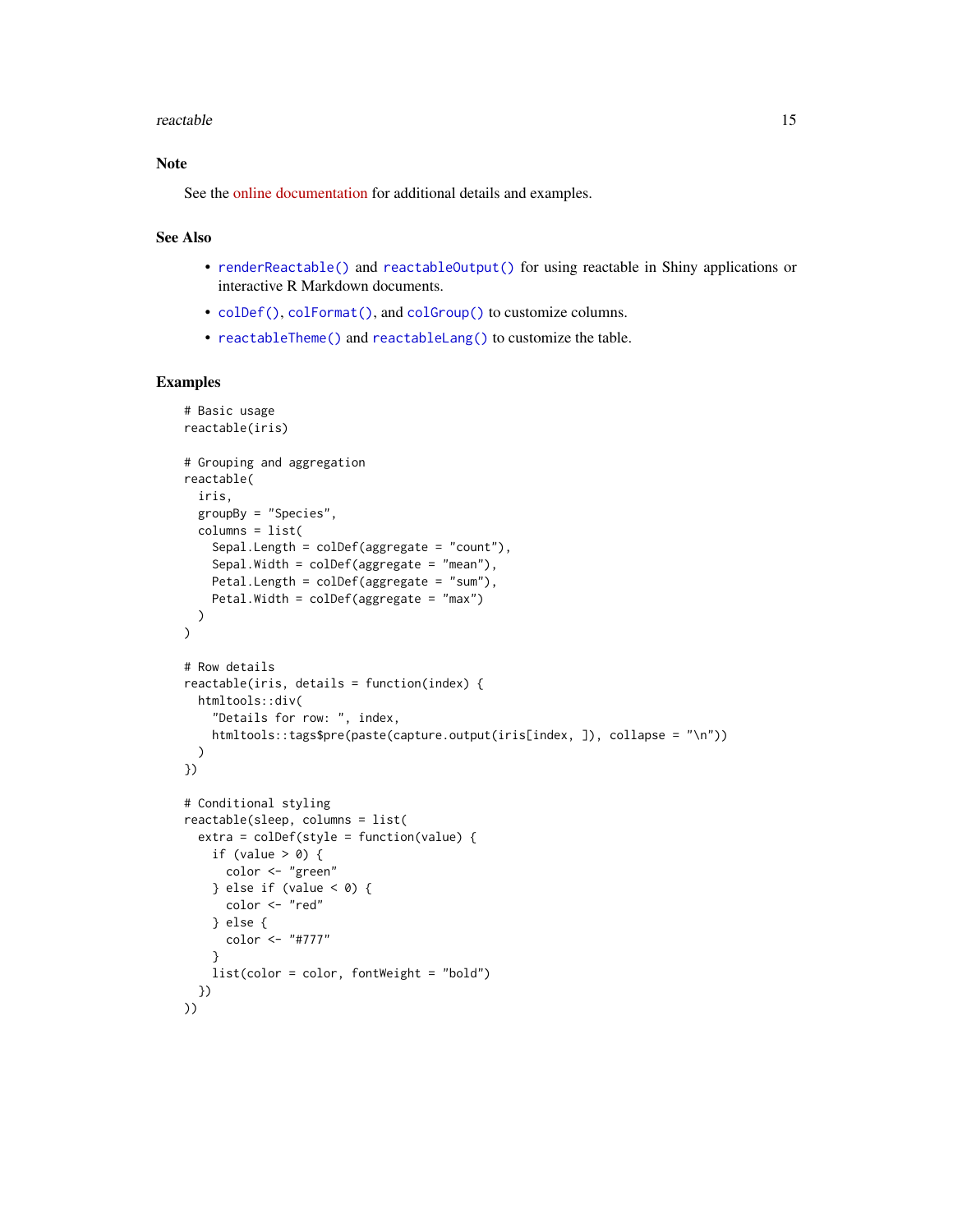<span id="page-15-0"></span>reactable-shiny *Shiny bindings for reactable*

# <span id="page-15-1"></span>Description

Output and render functions for using reactable within Shiny applications and interactive R Markdown documents.

#### Usage

```
reactableOutput(outputId, width = "auto", height = "auto", inline = FALSE)
renderReactable(expr, env = parent.frame(), quoted = FALSE)
```
# Arguments

| outputId      | Output variable to read from.                                                                                             |
|---------------|---------------------------------------------------------------------------------------------------------------------------|
| width, height | A valid CSS unit (like "100%", "400px", "auto") or a number, which will be<br>coerced to a string and have "px" appended. |
| inline        | Use an inline element for the table's container?                                                                          |
| expr          | An expression that generates a reactable widget.                                                                          |
| env           | The environment in which to evaluate expr.                                                                                |
| quoted        | Is expr a quoted expression (with $\eta$ uote())? This is useful if you want to save<br>an expression in a variable.      |

#### Value

reactableOutput() returns a reactable output element that can be included in a Shiny UI.

renderReactable() returns a reactable render function that can be assigned to a Shiny output slot.

#### Note

See the [online demo](https://glin.github.io/reactable/articles/shiny-demo.html) for additional examples of using reactable in Shiny.

# See Also

[updateReactable\(\)](#page-22-1) for updating a reactable instance in Shiny.

[getReactableState\(\)](#page-8-1) for getting the state of a reactable instance in Shiny.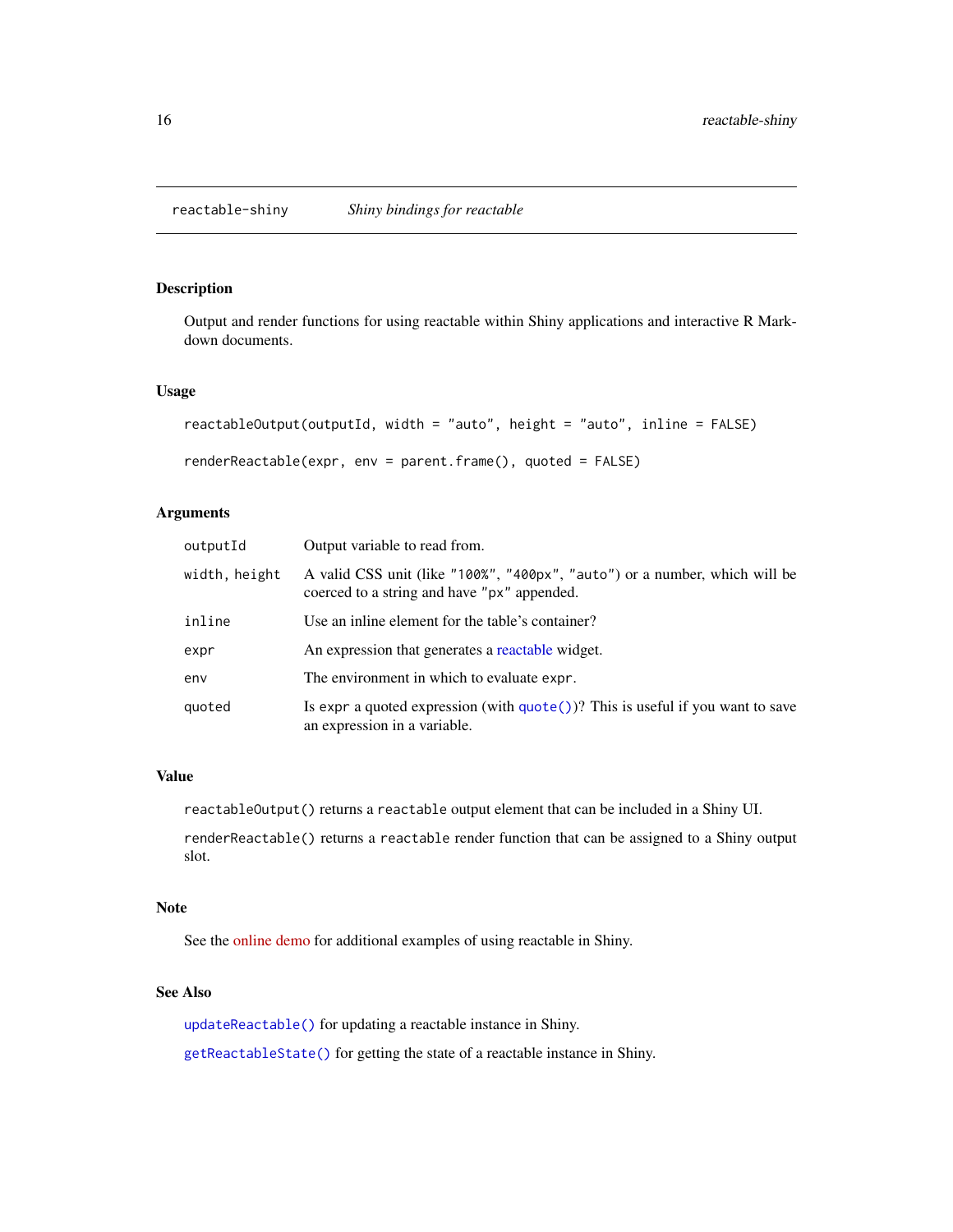# <span id="page-16-0"></span>reactableLang 17

#### Examples

```
# Run in an interactive R session
if (interactive()) {
library(shiny)
library(reactable)
ui <- fluidPage(
 titlePanel("reactable example"),
 reactableOutput("table")
)
server <- function(input, output, session) {
  output$table <- renderReactable({
  reactable(iris)
})
}
shinyApp(ui, server)
}
```
<span id="page-16-1"></span>reactableLang *Language options*

### Description

Use reactableLang() to customize the language strings in a table. Language strings include both visible text and accessible labels that can be read by assistive technology, such as screen readers.

To set the default language strings for all tables, use the global reactable.language option.

```
reactableLang(
  sortLabel = "Sort {name}",
  filterPlaceholder = "",
  filterLabel = "Filter {name}",
  searchPlaceholder = "Search",
  searchLabel = "Search",
  noData = "No rows found",
  pageNext = "Next",
 pagePrevious = "Previous",
  pageNumbers = "{page} of {pages}",
  pageInfo = "{rowStart}\u2013{rowEnd} of {rows} rows",
  pageSizeOptions = "Show {rows}",
  pageNextLabel = "Next page",
  pagePreviousLabel = "Previous page",
  pageNumberLabel = "Page {page}",
```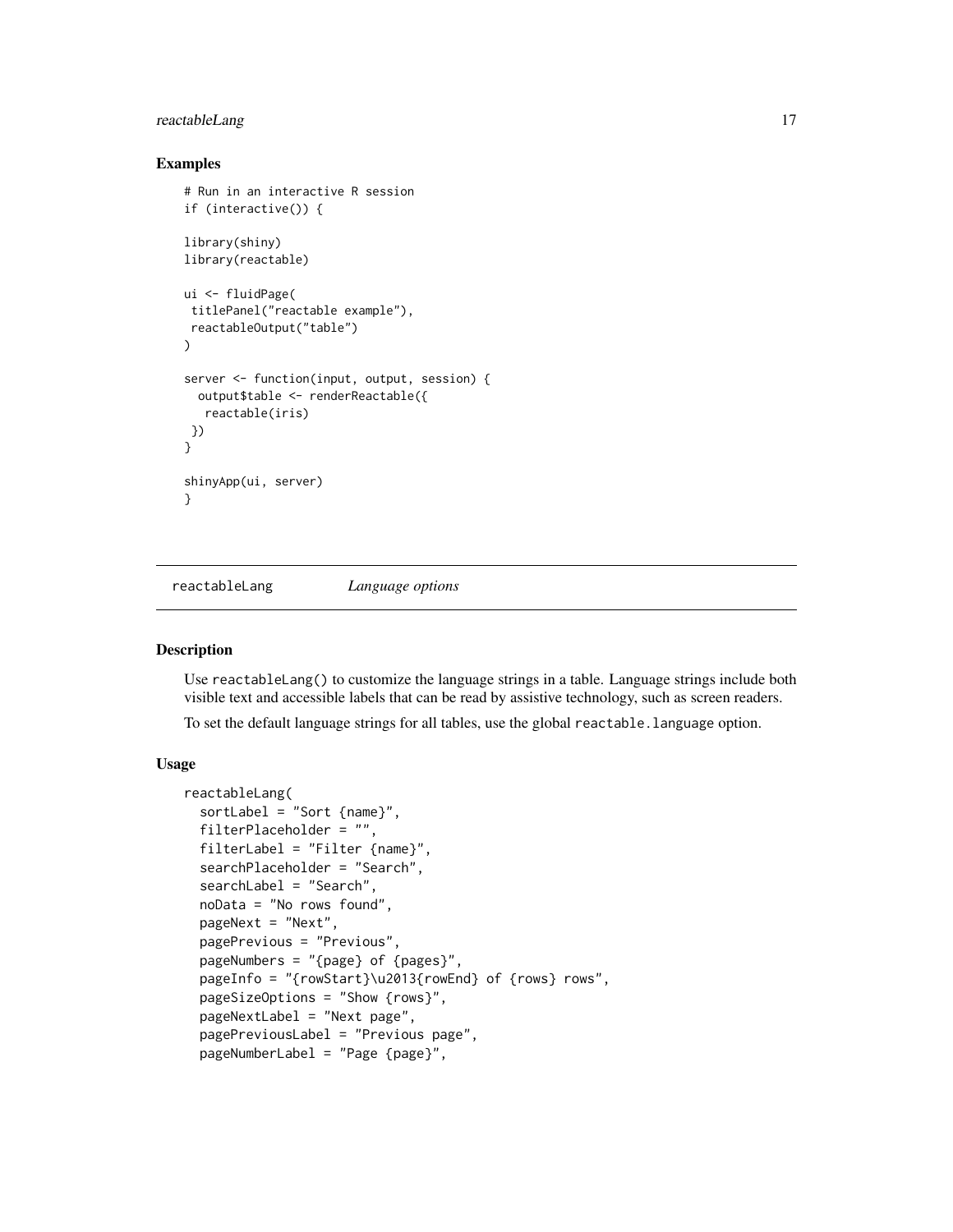```
pageJumpLabel = "Go to page",
pageSizeOptionsLabel = "Rows per page",
groupExpandLabel = "Toggle group",
detailsExpandLabel = "Toggle details",
selectAllRowsLabel = "Select all rows",
selectAllSubRowsLabel = "Select all rows in group",
selectRowLabel = "Select row",
defaultGroupHeader = NULL,
detailsCollapseLabel = NULL,
deselectAllRowsLabel = NULL,
deselectAllSubRowsLabel = NULL,
deselectRowLabel = NULL
```
# Arguments

)

| sortLabel         | Accessible label for column sort buttons. Takes a {name} parameter for the<br>column name.                                                       |  |  |
|-------------------|--------------------------------------------------------------------------------------------------------------------------------------------------|--|--|
| filterPlaceholder |                                                                                                                                                  |  |  |
|                   | Placeholder for column filter inputs.                                                                                                            |  |  |
| filterLabel       | Accessible label for column filter inputs. Takes a {name} parameter for the<br>column name.                                                      |  |  |
| searchPlaceholder |                                                                                                                                                  |  |  |
|                   | Placeholder for the table search input.                                                                                                          |  |  |
| searchLabel       | Accessible label for the table search input.                                                                                                     |  |  |
| noData            | Placeholder text when the table has no data.                                                                                                     |  |  |
| pageNext          | Text for the next page button.                                                                                                                   |  |  |
| pagePrevious      | Text for the previous page button.                                                                                                               |  |  |
| pageNumbers       | Text for the page numbers info. Only used with the "jump" and "simple" pag-<br>ination types. Takes the following parameters:                    |  |  |
|                   | • {page} for the current page<br>• {pages} for the total number of pages                                                                         |  |  |
|                   | Text for the page info. Takes the following parameters:                                                                                          |  |  |
| pageInfo          |                                                                                                                                                  |  |  |
|                   | • {rowStart} for the starting row of the page<br>• {rowEnd} for the ending row of the page                                                       |  |  |
|                   | • {rows} for the total number of rows                                                                                                            |  |  |
| pageSizeOptions   |                                                                                                                                                  |  |  |
|                   | Text for the page size options input. Takes a {rows} parameter for the page size<br>options input.                                               |  |  |
| pageNextLabel     | Accessible label for the next page button.                                                                                                       |  |  |
| pagePreviousLabel |                                                                                                                                                  |  |  |
|                   | Accessible label for the previous page button.                                                                                                   |  |  |
| pageNumberLabel   |                                                                                                                                                  |  |  |
|                   | Accessible label for the page number buttons. Only used with the the "numbers"<br>pagination type. Takes a {page} parameter for the page number. |  |  |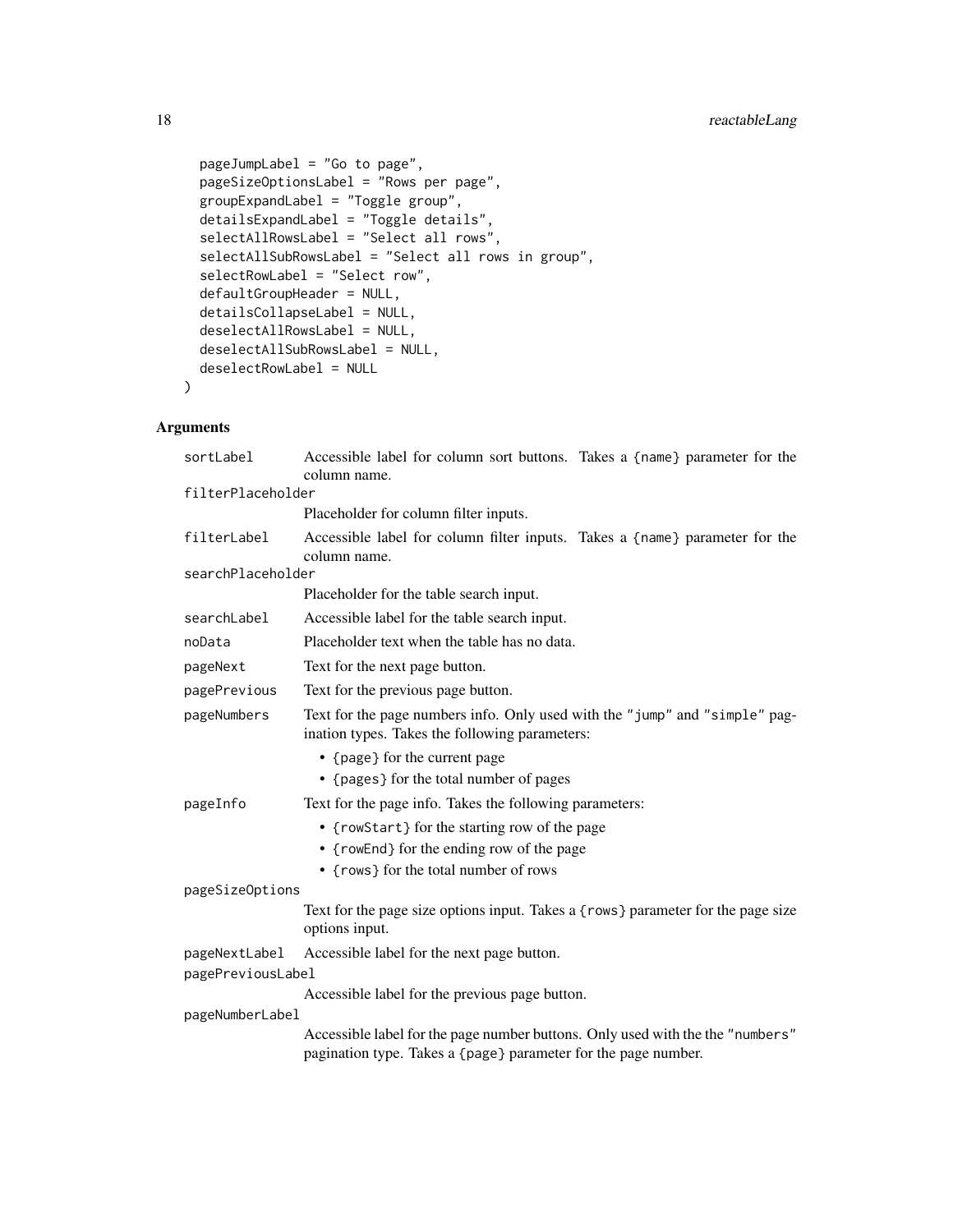| pageJumpLabel Accessible label for the page jump input. Only used with the "jump" pagination |  |
|----------------------------------------------------------------------------------------------|--|
| type.                                                                                        |  |
| pageSizeOptionsLabel                                                                         |  |
| Accessible label for the page size options input.                                            |  |
| groupExpandLabel                                                                             |  |
| Accessible label for the row group expand button.                                            |  |
| detailsExpandLabel                                                                           |  |
| Accessible label for the row details expand button.                                          |  |
| selectAllRowsLabel                                                                           |  |
| Accessible label for the select all rows checkbox.                                           |  |
| selectAllSubRowsLabel                                                                        |  |
| Accessible label for the select all sub rows checkbox.                                       |  |
| selectRowLabel Accessible label for the select row checkbox.                                 |  |
| defaultGroupHeader                                                                           |  |
| Deprecated and no longer used.                                                               |  |
| detailsCollapseLabel                                                                         |  |
| Deprecated and no longer used.                                                               |  |
| deselectAllRowsLabel                                                                         |  |
| Deprecated and no longer used.                                                               |  |
| deselectAllSubRowsLabel                                                                      |  |
| Deprecated and no longer used.                                                               |  |
| deselectRowLabel                                                                             |  |
| Deprecated and no longer used.                                                               |  |
|                                                                                              |  |

#### Value

A language options object that can be used to customize the language strings in reactable().

```
reactable(
  iris[1:30, ],
  searchable = TRUE,
  paginationType = "simple",
  language = reactableLang(
   searchPlaceholder = "Search...",
   noData = "No entries found",
   pageInfo = "{rowStart}\u2013{rowEnd} of {rows} entries",
   pagePrevious = "\u276e",
   pageNext = " \u276f",
    # Accessible labels for assistive technology, such as screen readers
   pagePreviousLabel = "Previous page",
   pageNextLabel = "Next page"
 )
\mathcal{L}# Set the default language for all tables
```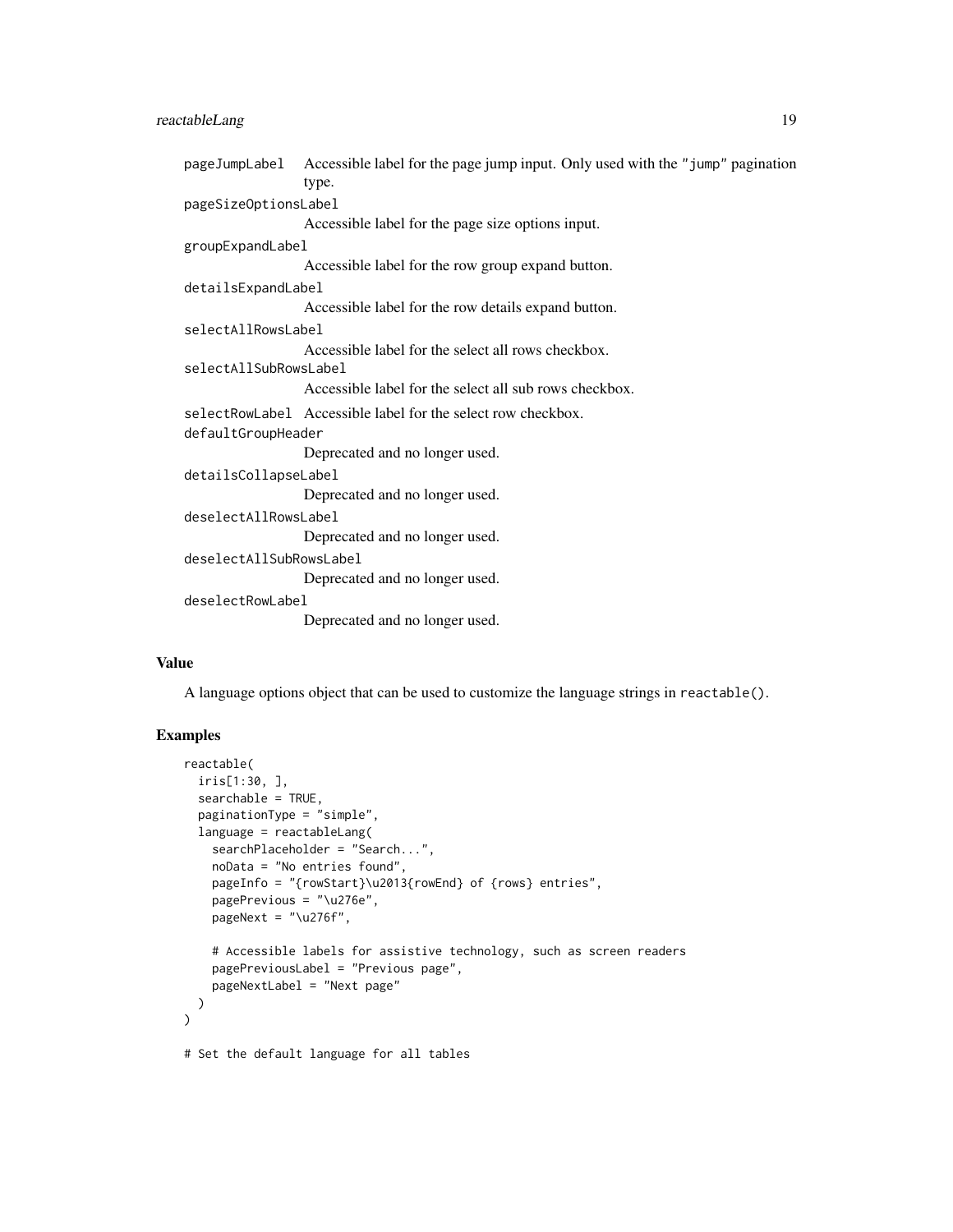```
options(reactable.language = reactableLang(
  searchPlaceholder = "Search...",
  noData = "No entries found",
  pageInfo = "{rowStart} to {rowEnd} of {rows} entries"
))
reactable(iris[1:30, ], searchable = TRUE)
```
<span id="page-19-1"></span>reactableTheme *Theme options*

# **Description**

Use reactableTheme() to customize the default styling of a table. You can set theme variables to change the default styles, or add custom CSS to specific elements of the table.

The color variables are specified as character strings of CSS color values. The width and padding variables are specified as either character strings of CSS width and padding values, or numeric pixel values. The style arguments take custom CSS as named lists of camelCased properties.

To set the default theme for all tables, use the global reactable. theme option.

```
reactableTheme(
  color = NULL,
  backgroundColor = NULL,
  borderColor = NULL,
  borderWidth = NULL,
  stripedColor = NULL,
  highlightColor = NULL,
  cellPadding = NULL,
  style = NULL,
  tableStyle = NULL,
  headerStyle = NULL,
  groupHeaderStyle = NULL,
  tableBodyStyle = NULL,
  rowGroupStyle = NULL,
  rowStyle = NULL,rowStripedStyle = NULL,
  rowHighlightStyle = NULL,
  rowSelectedStyle = NULL,
  cellStyle = NULL,
  footerStyle = NULL,
  inputStyle = NULL,
  filterInputStyle = NULL,
  searchInputStyle = NULL,
  selectStyle = NULL,
```
<span id="page-19-0"></span>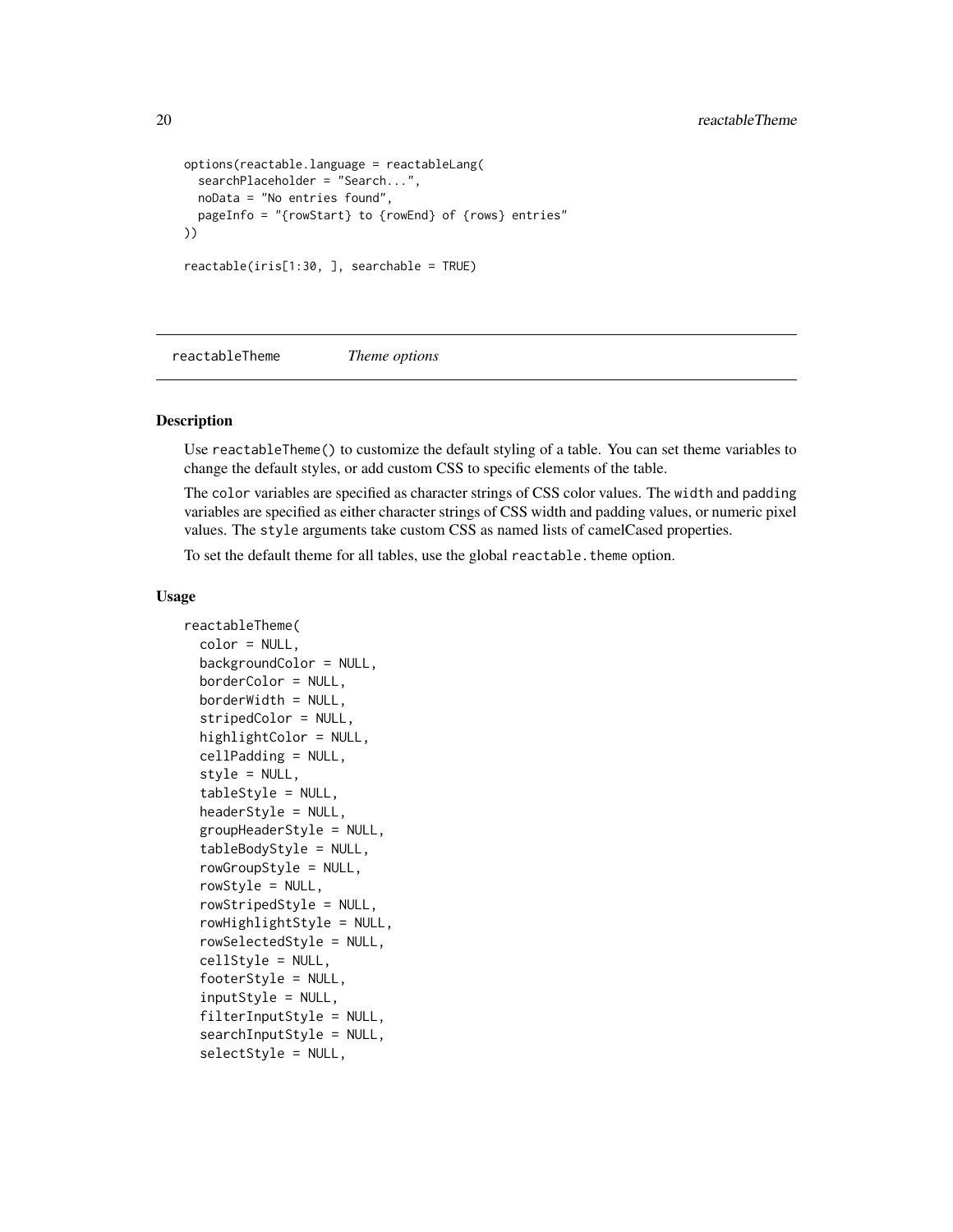```
paginationStyle = NULL,
 pageButtonStyle = NULL,
 pageButtonHoverStyle = NULL,
 pageButtonActiveStyle = NULL,
 pageButtonCurrentStyle = NULL
)
```
# Arguments

| color<br>backgroundColor        | Default text color.                                                                                        |
|---------------------------------|------------------------------------------------------------------------------------------------------------|
|                                 | Default background color.                                                                                  |
| borderColor                     | Default border color.                                                                                      |
| borderWidth                     | Default border width.                                                                                      |
| stripedColor                    | Default row stripe color.                                                                                  |
| highlightColor                  | Default row highlight color.                                                                               |
| cellPadding                     | Default cell padding.                                                                                      |
| style                           | Additional CSS for the table.                                                                              |
| tableStyle                      | Additional CSS for the table element (excludes the pagination bar and search<br>input).                    |
| headerStyle<br>groupHeaderStyle | Additional CSS for header cells.                                                                           |
|                                 | Additional CSS for group header cells.                                                                     |
|                                 | tableBodyStyle Additional CSS for the table body element.                                                  |
| rowGroupStyle                   | Additional CSS for row groups.                                                                             |
| rowStyle                        | Additional CSS for rows.                                                                                   |
| rowStripedStyle                 |                                                                                                            |
|                                 | Additional CSS for striped rows.                                                                           |
| rowHighlightStyle               |                                                                                                            |
|                                 | Additional CSS for highlighted rows.                                                                       |
| rowSelectedStyle                | Additional CSS for selected rows.                                                                          |
| cellStyle                       | Additional CSS for cells.                                                                                  |
| footerStyle                     | Additional CSS for footer cells.                                                                           |
| inputStyle                      | Additional CSS for inputs.                                                                                 |
| filterInputStyle                |                                                                                                            |
|                                 | Additional CSS for filter inputs.                                                                          |
| searchInputStyle                |                                                                                                            |
|                                 | Additional CSS for the search input.                                                                       |
| selectStyle<br>paginationStyle  | Additional CSS for table select controls.                                                                  |
|                                 | Additional CSS for the pagination bar.                                                                     |
|                                 | pageButtonStyle, pageButtonHoverStyle, pageButtonActiveStyle, pageButtonCurrentStyle                       |
|                                 | Additional CSS for page buttons, page buttons with hover or active states, and<br>the current page button. |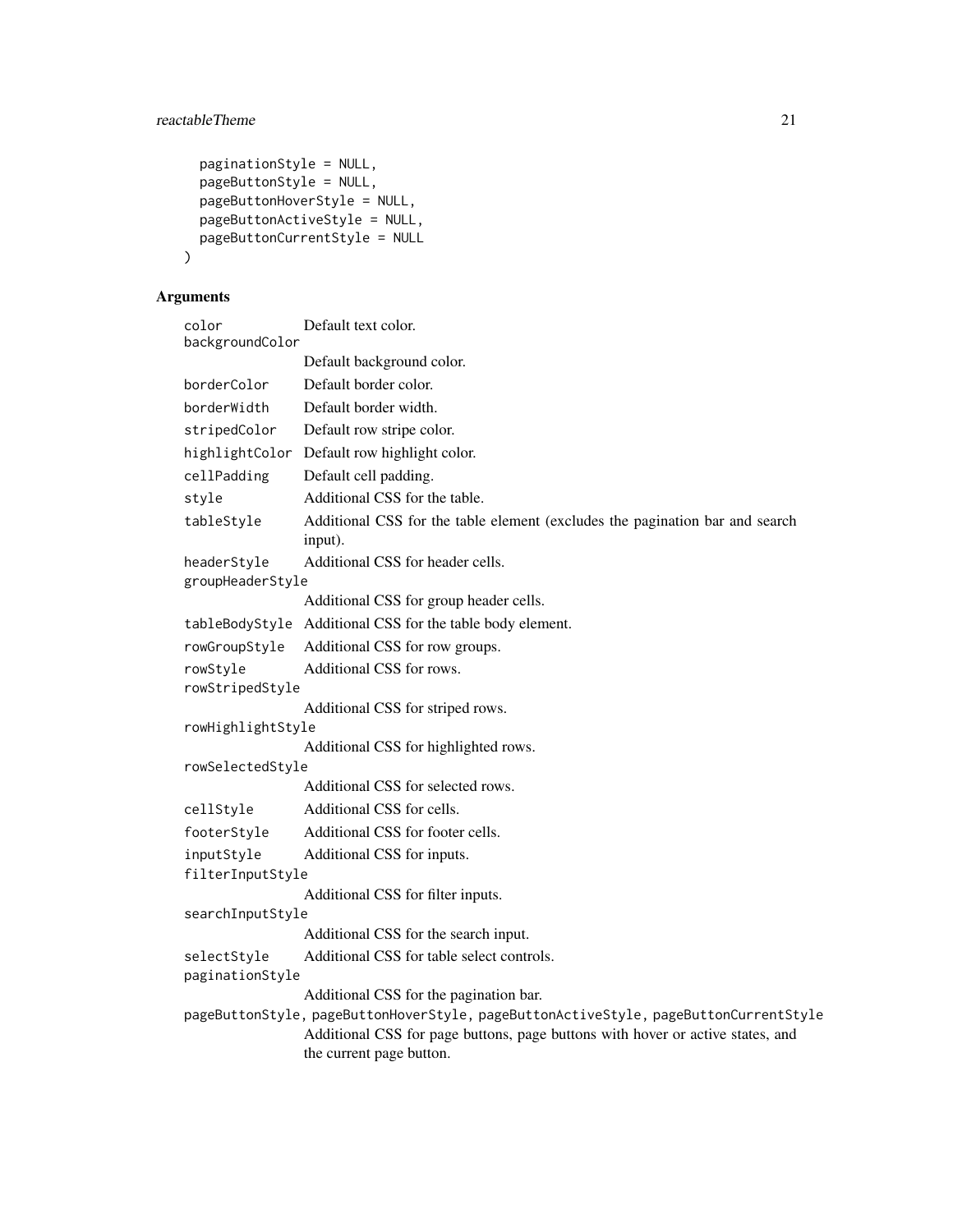#### Details

You can use nested CSS selectors in style arguments to target the current element, using & as the selector, or other child elements (just like in Sass). This is useful for adding pseudo-classes like &:hover, or adding styles in a certain context like .outer-container &.

#### Value

A theme options object that can be used to customize the default styling in reactable().

```
reactable(
 iris[1:30, ],
 searchable = TRUE,
 striped = TRUE,
 highlight = TRUE,
 bordered = TRUE,
 theme = reactableTheme(
   borderColor = "#dfe2e5",
   stripedColor = "#f6f8fa",
   highlightColor = "#f@f5f9"cellPadding = "8px 12px",
   style = list(
   fontFamily = "-apple-system, BlinkMacSystemFont, Segoe UI, Helvetica, Arial, sans-serif"
   ),
    searchInputStyle = list(width = "100%")
 )
\lambda# Set the default theme for all tables
options(reactable.theme = reactableTheme(
 color = "hsl(233, 9%, 87%)",
 backgroundColor = "hsl(233, 9%, 19%)",
 borderColor = "hsl(233, 9%, 22%)",
 stripedColor = "hsl(233, 12%, 22%)"highlightColor = "hsl(233, 12%, 24%)"
 inputStyle = list(backgroundColor = "hsl(233, 9%, 25%)"),
 selectStyle = list(backgroundColor = "hsl(233, 9%, 25%)"),
 pageButtonHoverStyle = list(backgroundColor = "hsl(233, 9%, 25%)"),
 pageButtonActiveStyle = list(backgroundColor = "hsl(233, 9%, 28%)")
))
reactable(
 iris[1:30, ],
 filterable = TRUE,
 showPageSizeOptions = TRUE,
 striped = TRUE,
 highlight = TRUE,
 details = function(index) paste("Details for row", index)
)
# Use nested selectors to highlight headers when sorting
```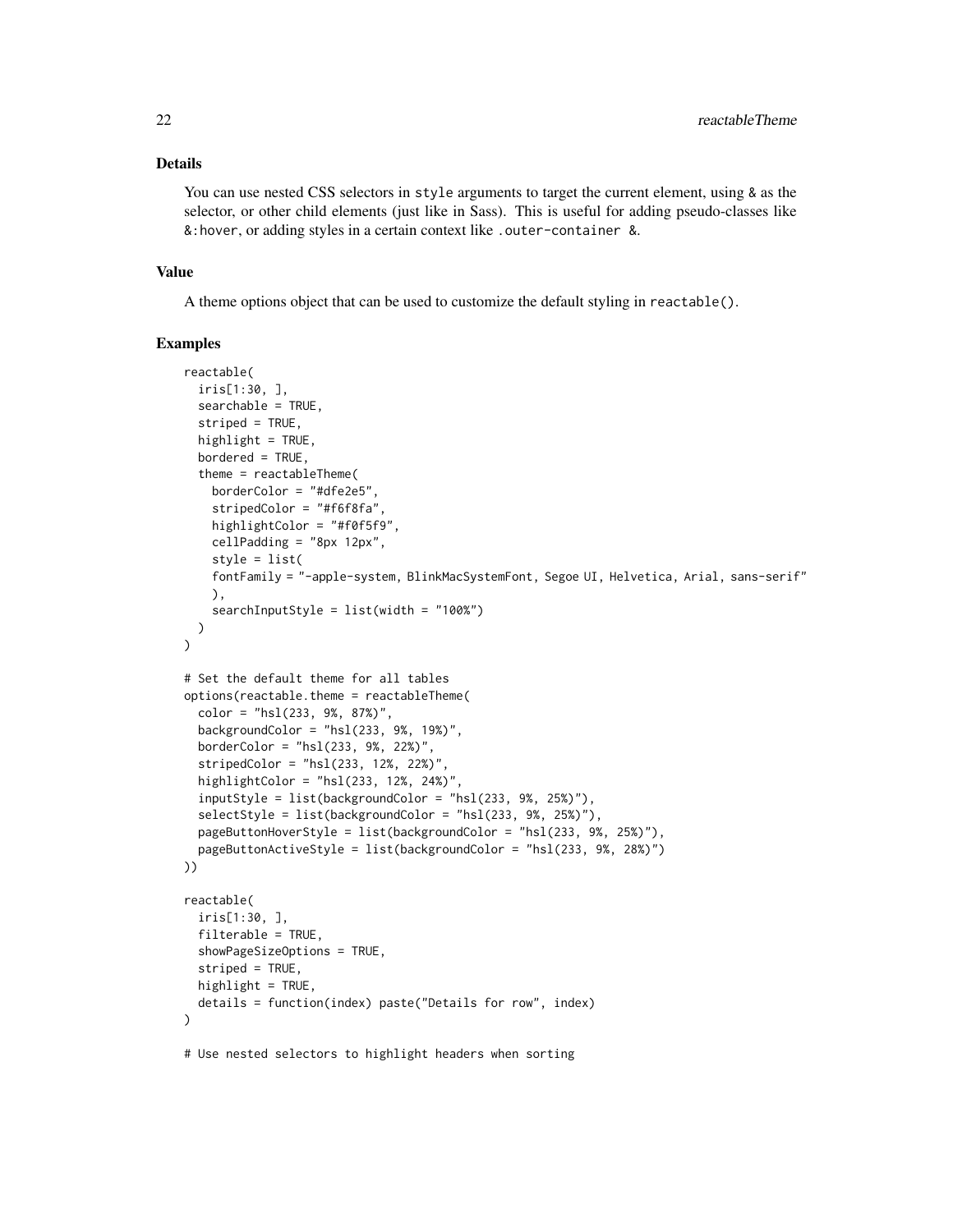# <span id="page-22-0"></span>updateReactable 23

```
reactable(
  iris[1:30, ],
  columns = list(Sepal.Length = colDef(sortable = FALSE)),
  showSortable = TRUE,
  theme = reactableTheme(
    headerStyle = list(
      "8:hover[aria-sort]" = list(background = "hsl(0, 0%, 96%)");"&[aria-sort='ascending'], &[aria-sort='descending']" = list(background = "hsl(0, 0%, 96%)"),
      borderColor = "#555"
    )
 )
\overline{\phantom{a}}
```
<span id="page-22-1"></span>updateReactable *Update a reactable instance*

#### Description

updateReactable() updates a reactable instance within a Shiny application.

#### Usage

```
updateReactable(
  outputId,
  data = NULL,selected = NULL,
  expanded = NULL,page = NULL,
  session = NULL
\mathcal{L}
```
# Arguments

| outputId | The Shiny output ID of the reactable instance.                                                                                                                                                                                                                          |
|----------|-------------------------------------------------------------------------------------------------------------------------------------------------------------------------------------------------------------------------------------------------------------------------|
| data     | Table data. A data frame or matrix.                                                                                                                                                                                                                                     |
|          | data should have the same columns as the original table data. When updating<br>data, the selected rows, expanded rows, and current page will reset unless ex-<br>plicitly specified. All other state will persist, including sorting, filtering, and<br>grouping state. |
| selected | Selected rows. Either a numeric vector of row indices, or NA to deselect all rows.                                                                                                                                                                                      |
| expanded | Expanded rows. Either TRUE to expand all rows, or FALSE to collapse all rows.                                                                                                                                                                                           |
| page     | The current page. A single, positive integer.                                                                                                                                                                                                                           |
| session  | The Shiny session object. Defaults to the current Shiny session.                                                                                                                                                                                                        |

#### Value

None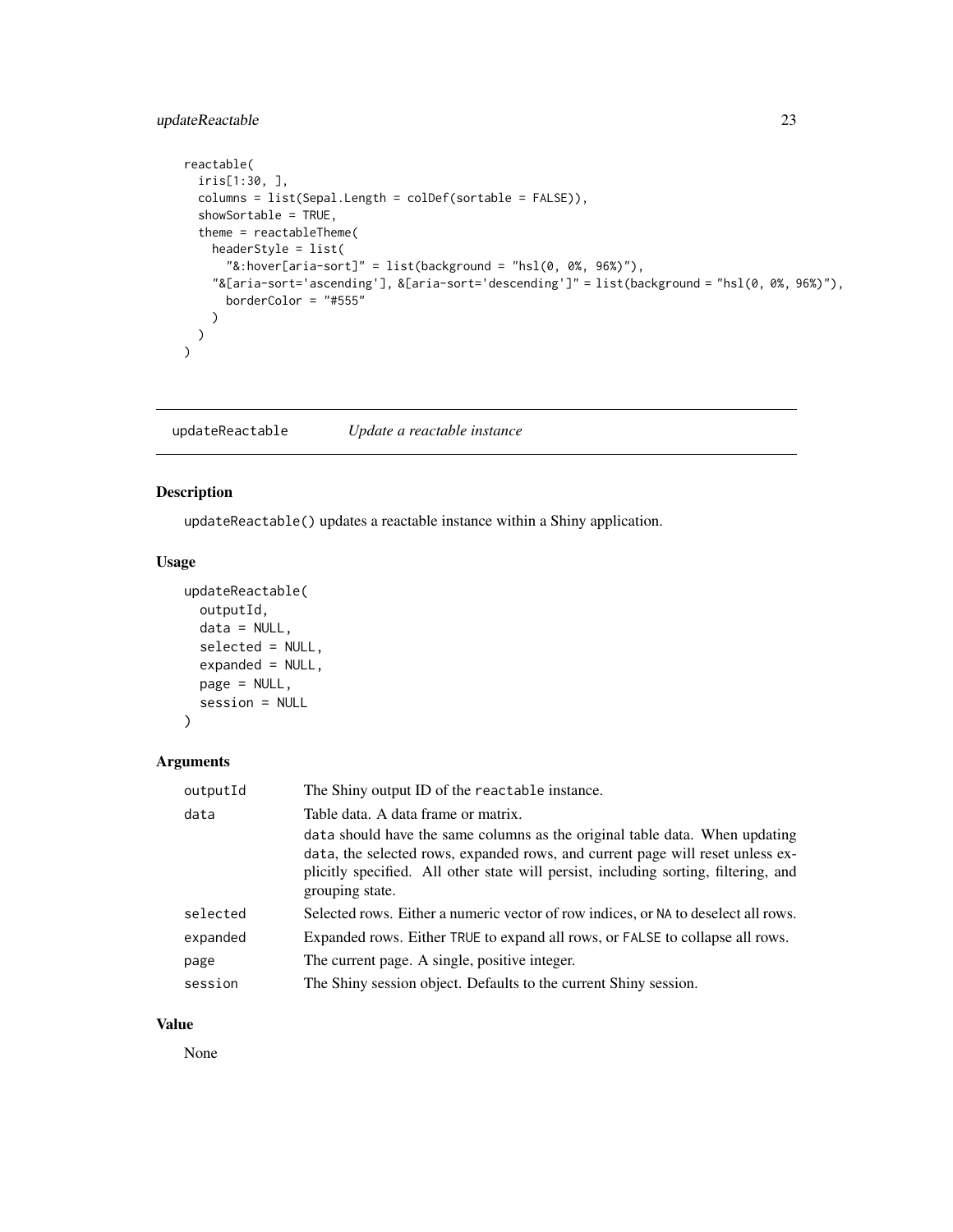```
# Run in an interactive R session
if (interactive()) {
library(shiny)
library(reactable)
data <- MASS::Cars93[, 1:7]
ui <- fluidPage(
  actionButton("select_btn", "Select rows"),
  actionButton("clear_btn", "Clear selection"),
  actionButton("expand_btn", "Expand rows"),
  actionButton("collapse_btn", "Collapse rows"),
  actionButton("page_btn", "Change page"),
  selectInput("filter_type", "Filter type", unique(data$Type), multiple = TRUE),
  reactableOutput("table")
\mathcal{L}server <- function(input, output) {
  output$table <- renderReactable({
   reactable(
      data,
      filterable = TRUE,
      searchable = TRUE,
      selection = "multiple",
      details = function(index) paste("Details for row:", index)
   \lambda})
  observeEvent(input$select_btn, {
    # Select rows
    updateReactable("table", selected = c(1, 3, 5))
  })
  observeEvent(input$clear_btn, {
    # Clear row selection
    updateReactable("table", selected = NA)
  })
  observeEvent(input$expand_btn, {
    # Expand all rows
    updateReactable("table", expanded = TRUE)
  })
  observeEvent(input$collapse_btn, {
    # Collapse all rows
    updateReactable("table", expanded = FALSE)
  })
  observeEvent(input$page_btn, {
    # Change current page
```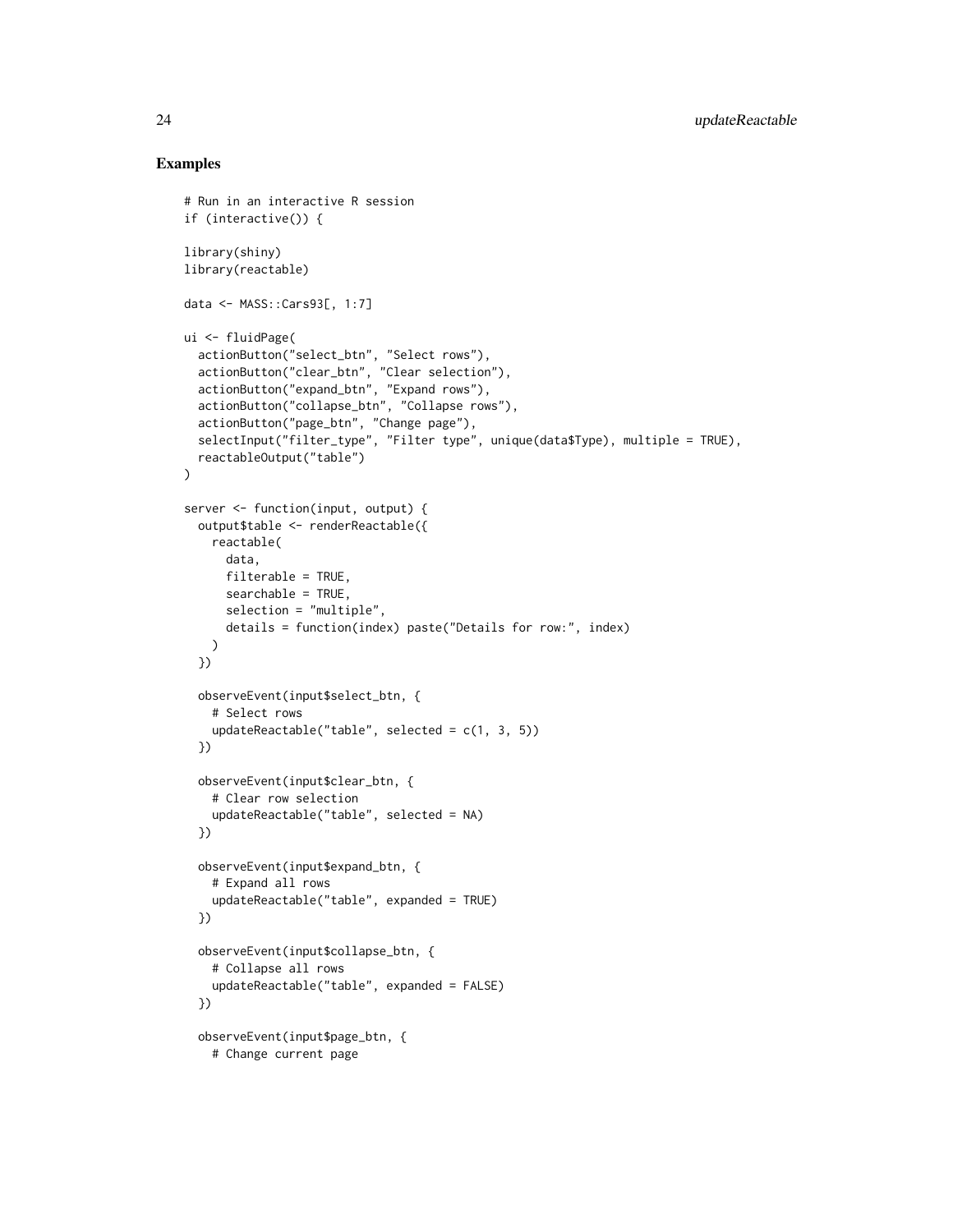```
updateReactable("table", page = 3)
 })
 observe({
   # Filter data
   filtered <- if (length(input$filter_type) > 0) {
     data[data$Type %in% input$filter_type, ]
   } else {
     data
   }
   updateReactable("table", data = filtered)
 })
}
shinyApp(ui, server)
}
```